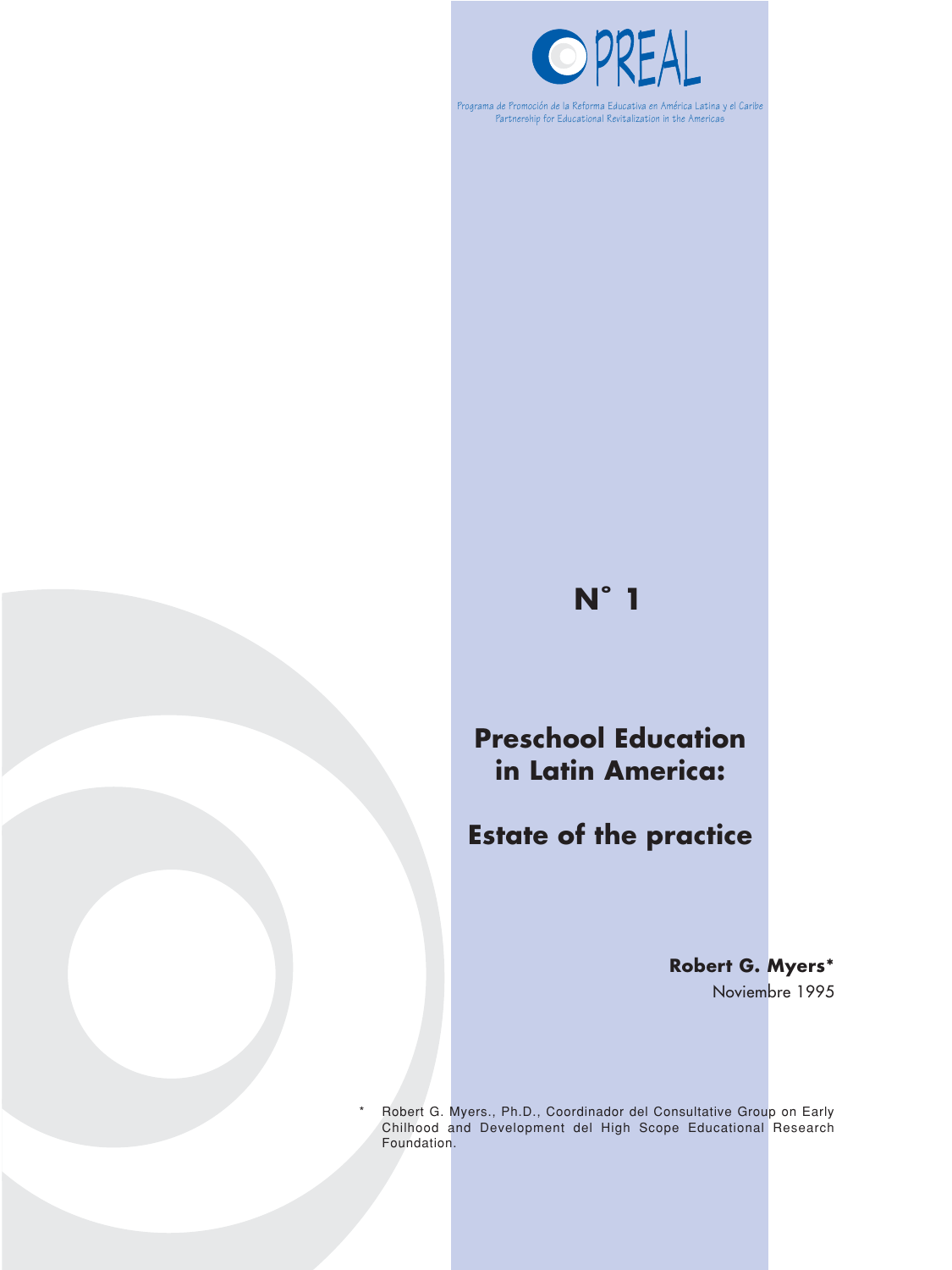# **ÍNDICE**

| <b>RESUMEN</b>                                                     | $\ensuremath{\mathsf{3}}$ |
|--------------------------------------------------------------------|---------------------------|
| LA EDUCACIÓN PREESCOLAR - APRENDIZAJE Y DESARROLLO                 | 3                         |
| ¿POR QUE ES NECESARIO INVERTIR EN LA EDUCACIÓN TEMPRANA?           | 6                         |
| BALANCE: Cobertura y tipos de programas                            | 10                        |
| Cobertura                                                          | 10                        |
| Tipos de programas                                                 | 14                        |
| <b>DESAFIOS Y PROBLEMAS</b>                                        | 15                        |
| Equidad                                                            | 16                        |
| Calidad                                                            | 17                        |
| Costos, efectos y financiamiento                                   | 21                        |
| ALGUNAS CONSECUENCIAS EN CUANTO A LAS POLITICAS Y LA PLANIFICACION | 23                        |
| PENSAMIENTOS A MODO DE CONCLUSIÓN                                  | 26                        |
| <b>BIBLIOGRAFIA</b>                                                | 28                        |
| <b>ANEXO A</b>                                                     | 30                        |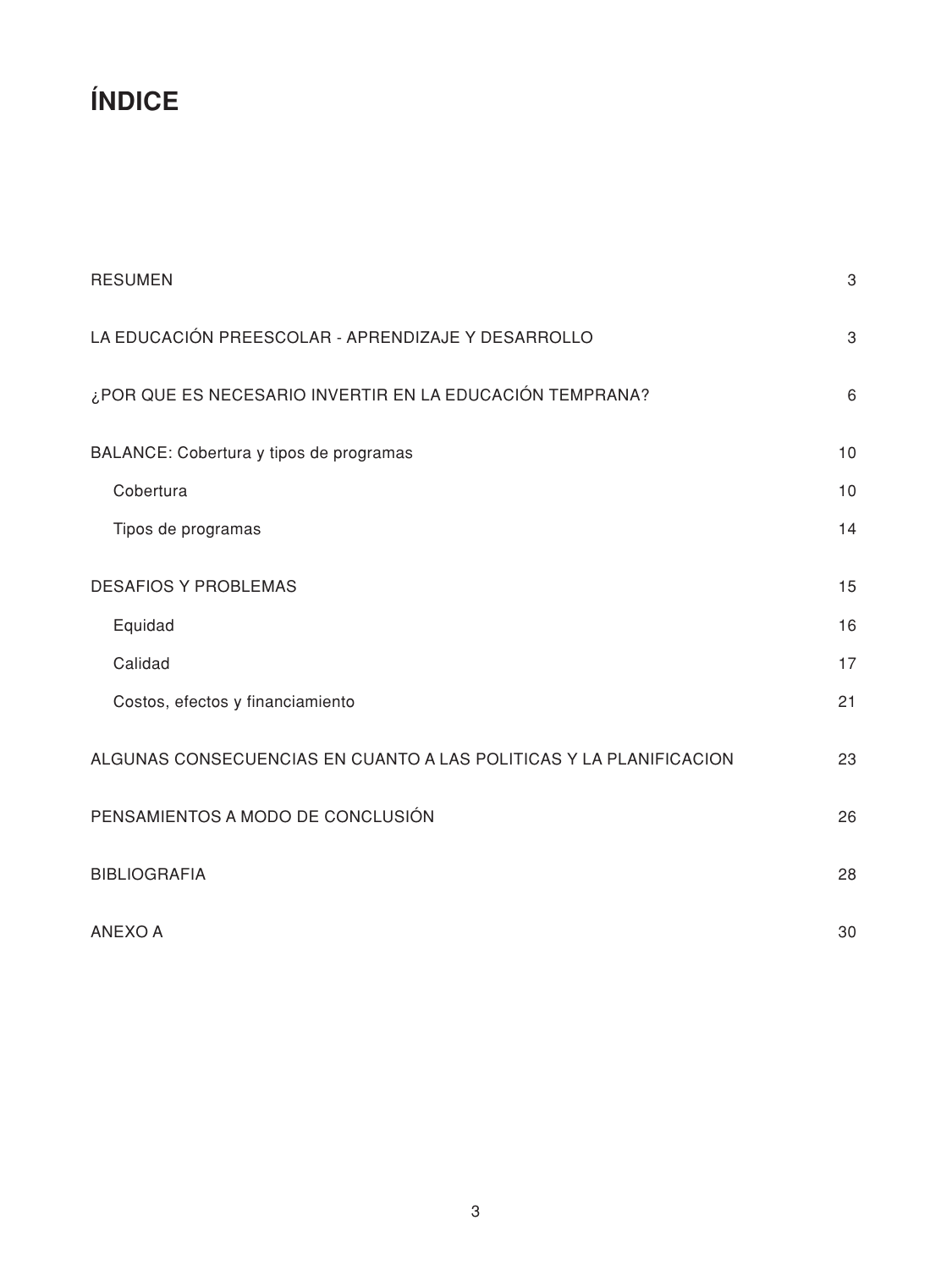Over the past fifteen years, Latin America has devoted increasing attention to preschool programs. This area of education has grown faster than any other, both in the region as a whole and in most of the individual countries there. Change has touched not only formal and nonformal preschool programs but also child care and development activities with an educational component. Since this part of the education sector is still in its infancy, however, a review of the present "state of the practice" seems in order to provide a sound basis for future policy and action. To that end, this discussion examines (1) the scientific and social arguments in support of expanding early education and development activities, (2) the advantages and disadvantages of existing programs, (3) some of the main problems that will have to be resolved as the field grows, and (4) some suggestions for action.

#### **PRESCHOOL EDUCATION, LEARNING, AND DEVELOPMENT**

Twenty-five years ago, the term "preschool education" was fairly straightforward, albeit narrow, in meaning. Throughout Latin America it referred to formal programs in school-like settings outside the home for children in their immediate preschool years. Most people pictured it as a group of about 25 children, ages 4 and 5, sitting around small tables drawing or fitting colored triangles into a puzzle board, supervised by a professional teacher. Programs providing education or fostering social development of children prior to age four were classified as "child care" and treated seperately. Organized community-based and non-formal programs of early childhood education and development were not common and those efforts that did occur were not included in statistics on preschool education.

Times have certainly changed since then. Preschool education now encompasses learning programs for children anywhere from birth to seven years of age. In addition, these programs may take place in a wide range of formal and nonformal settings (see Box 1), and they may take various forms:

- Formal, conventional preschool programs run or sanctioned by the government.
- Nonformal programs, sometimes run by the government, but also operated by nongovernmental organizations and communities.
- Integrated child care and development programs that include an education or psychosocial development component. Some of these programs are operated outside the education sector, for instance, as part of the social security system, but receive technical support from education. The responsible organization may be a government agency, a nongovernmental organization (NGO), or a community organization.
- Parental or adult education programs that teach adults to be better "first teachers" of their children at home.

Although all these changes are encouraging, they have made the task of organizing and delivering preschool programs more complicated. lndeed, describing the "state of the practice" in initial and preschool education is no longer a simple matter for even the basic assumptions have been modified.

# **WHY INVEST IN EARLY EDUCATION?**

Twenty-five years ago, not everyone believed in the value of early interventions, so a great deal of time had to be spent in justifying the investment. Moreover, early upbringing, including education, was thought to be the exclusive province of families and not an area for government involvement. Today, people seem somewhat less skeptical about investing in early education, perhaps because of the growing body of knowledge about the value of such efforts and because of new demands related to changing economic, social, demographic, political, and educational conditions and ways of thinking in the region. These same changes have forced governments to become involved in early learning and to support (but not replace) families in the process of fostering such learning.

Robert G. Myers is currently co-coordinator of the Consultative Group on Early Childhood Care and Development and division director of the High/Scope Educational Research Foundation. He has worked as a Ford Foundation program officer and taught at the University of Chicago Comparative Education Center.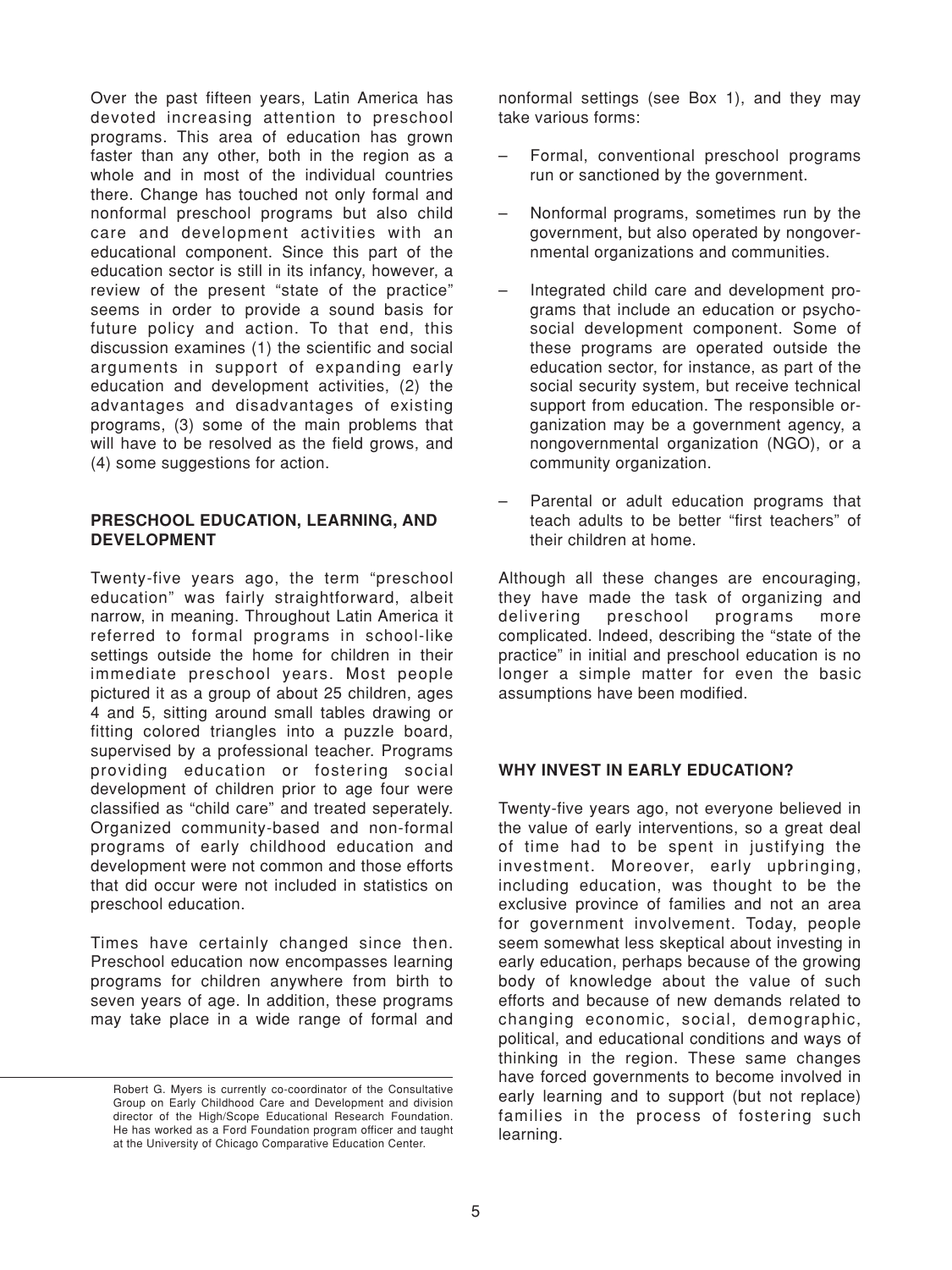#### **BOX 1**

#### **THE SHIFTING DEFINITION OF "PRESCHOOL EDUCATION"**

Extending the age limits. Peru's educational reform of 1972 introduced a new term into the preschool field -"initial education"- and with it the idea of expanding preschooling to the education of children from birth until entry into school. This concept and the term itself have been adopted by several countries in the region. Some, however, use the term "preschool education" or parvularia to cover this period, while others restrict "initial education" to the period from birth to three years and "preschooling" to the immediate years prior to primary schooling, Perhaps the most significant point about all these changes is that the official responsibility of ministries of education in most of the region now begins at birth rather than at age three or four.

The growth of nonformal programs. In the 1970s and 1980s, nonformal education programs at the preschool level began to increase in number and in coverage. Since then, some of these programs have moved well beyond the experimental or demonstration phase. Many resemble formal preschools in their methodology and content, but the teachers are community members who are not formally certified or employed on the governmental payroll. These teachers either serve in a volunteer capacity or receive a modest stipend (called a propina or beca or "honorarium"), usually well below the minimum wage. They do not receive social benefits. With the expansion of these programs and modest government remuneration, nonformal programs were included in the counts of children in preschool education programs.

Merging preschool with child development and child care. Although holistic child development has always been a goal of some preschool programs, it has become more prevalent in the preschool field in recent years. Thus, preschool education increasingly includes attention to physical, social, emotional, and mental development, as well as to nutritional, health, and educational needs. At the same time, there is growing agreement that programs of child care (some of which cover children up to school entrance, bypassing preschool all together) should have a more integrated and developmental focus, moving beyond custodial care. This evolution in thinking has helped to blur the fines between preschool education, child care, and child development.

Including parental education programs. In keeping with the idea that learning begins at birth, some parental education programs are now handled by preschool organizations (rather than by adult education divisions) and are included in reports on preschool education programs (this trend is evident in Mexico, Cuba, and Chile, among other countries of the region).

Shifts in the internacional paradigm. In 1990, the World Conference on Education for All (WCEFA) shifted its emphasis from education to learning and incorporated all of the above changes in thinking about educational responsibilities during the preschool years. The WCEFA conclusions state: "Learning begins at birth. This calls for early childhood care and initial education. These can be provided through arrangements involving families, communities, or institutional programmes, as appropriate" (Article 5). The conference also recommended the "expansion of early childhood care and development activities, including family and community interventions, especially for poor, disadvantaged and disabled children" (Paragraph 8).

Many studies have shown early childhood programs to be highly beneficial, not only on a personal level in the short term but also on a social and economic level in the long term. Mounting evidence from the fields of physiology, nutrition, health, sociology, psychology, and education indicates that the early years are crucial in the formation of intelligence, personality, and social behavior. Human intelligence develops in large part before the age of seven (Bloom 1964), and brain cells do most of their growing in the first

two years of life, accompanied by the structuring of neural connections in the brain. This process is affected by nutritional and health status and by the way a child interacts with the people and things in its environment (Dobbing 1987). lf the brain develops under optimum conditions, learning potential increases and the chances of failure in school and in life decrease. Educational programs have been shown to create such conditions and thus to promote brain development and learning potential.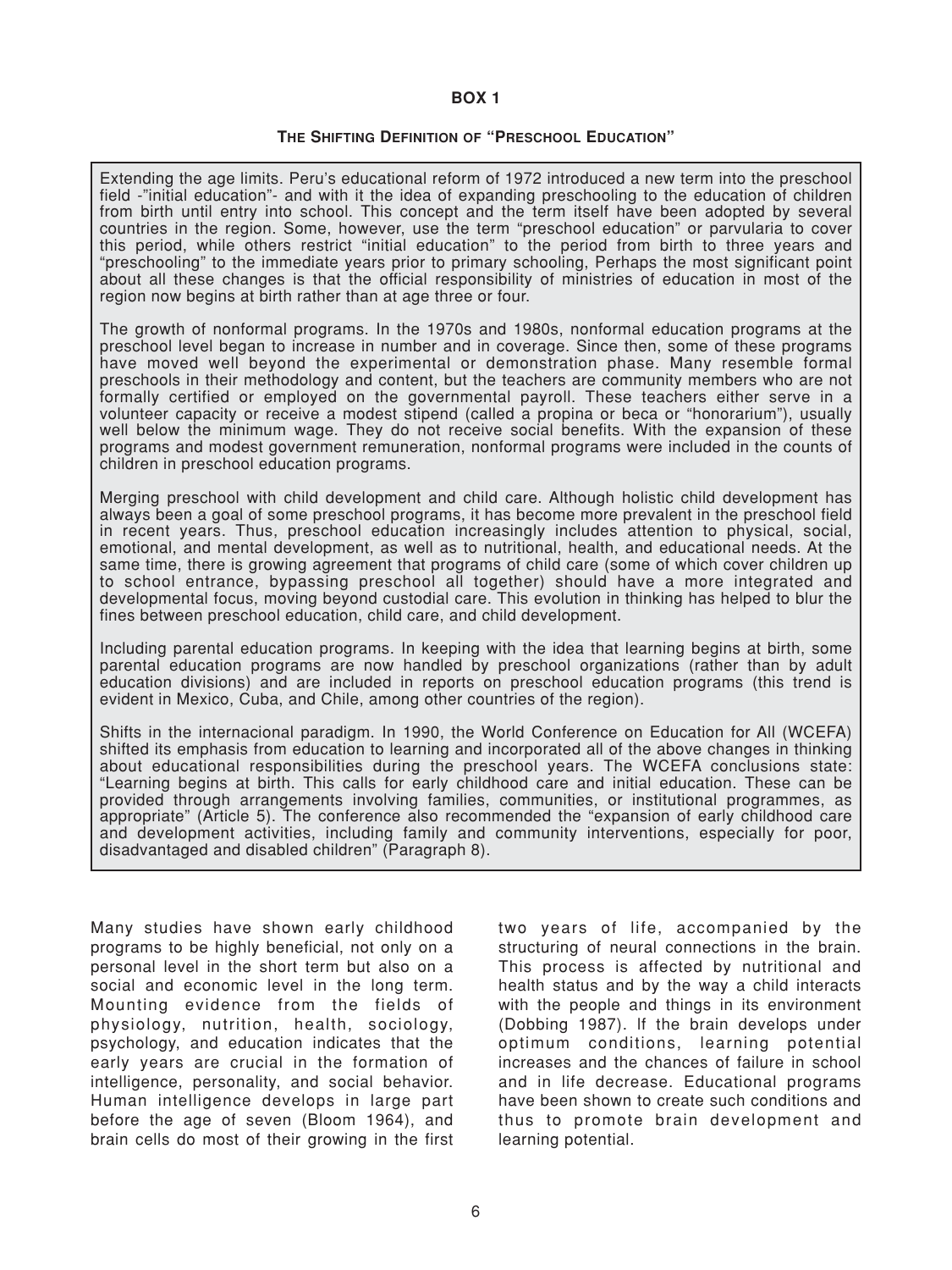Numerous scientific studies have also demonstrated that children who receive consistent, caring attention are generally better nourished, less apt to be sick, and better able to learn than those who do not receive such care (Zeitlin, Ghassemi, and Mansour 1990). lt is not just the lack of food or health care that causes these differences, but psychological and social neglect create stress, which in turn damages the immune system. Furthermore, a lack of physical interaction in the earliest months of life will have an adverse effect on the functioning of growth hormones. These findings make clear the need for a holistic approach to education through integrated attention to physical, mental, social, and emotional development. Such multifaceted, multisectoral, and integral attention should begin in the very first months and years of life. This contrasts with the argument that education strategies should concentrate on intellectual development during the year preceding entrance into primary school.

As already mentioned, the benefits of preschool programs accrue to societies as well as to individual children. These benefits fall into four categories:

**1. Economic benefits, which consist of increased economic productivity, employment opportunities, and cost savings.** Quite apart from the ample scientific literature linking improvements in schooling and learning to increased employment and economic productivity (see Box 2), common sense suggests that a person who is physically, mentally, socially, and emotionally fit is more employable and better equipped to contribute economically to family, community, and country than a person who is not. Also, early preventive efforts clearly produce cost savings later on. The economic arguments for investing in early childhood programs are reinforced by the broad shift in economic policy occurring in the region. With the growing emphasis on open economies, the countries of Latin America will need a welleducated and flexible labor force in order to compete globally. In other words, improving their human resource base has become an important economic objective. This is a process that begins well before children enter into school.

**2. Social benefits that would reduce inequalities and strengthen social and moral values.** Those who live in poverty struggle to overcome not only unhealthy conditions and economic stress but also inequalities in early development and learning. Learning inequalities merely exacerbate the economic and social inequalities surrounding the poor. Children from families with few resources quickly fall behind their more advantaged peers, and that gap in mental development and readiness for school and life is never closed. In Chile, poverty-related differences in psycho-motor development have been shown to emerge by 18 months and to increase thereafter. Thus it is not surprising that 40 percent of all poor children in the country exhibit signs of slow development by age five.<sup>1</sup>

By failing to foster early childhood learning and development where living conditions are difficult, governments have tacitly endorsed and strengthened existing inequalities. lronically, one argument sometimes used against early education programs is that they are discriminatory, in that they favor the upper class. This is certainly true where no special programs are available for the poor or if programs of early education, care, and development are only for those who can pay for them. But it is not true if programs are carefully directed toward those most in need.2

Unfortunately, the economic adjustment reforms that have swept across Latin America and the Caribbean during the past decade or so have increased the levels of poverty and social inequality in these regions (ECLAC 1994). As one step toward moderating the undesirable social effects of adjustment, countries are seeking ways to improve the conditions of learning and development for children of the poor. Chile and Venezuela are among several countries that have already introduced early childhood programs explicitly within a social equity framework. And international organizations such as the Inter-American Development Bank and the World Bank have become increasingly responsive to such investments.

Sequel, Izquierdo, and Edwards (1992) report that 50 percent of the children experience delays in their language development, 30 percent in their visual and motor development, and 17 percent in their gross motor development.

<sup>2</sup> lndeed, a review of 19 early childhood interventions shows that children from so-called disadvantaged groups not only profit from such programs but in a number of cases may profit disproportionately (Myers 1992).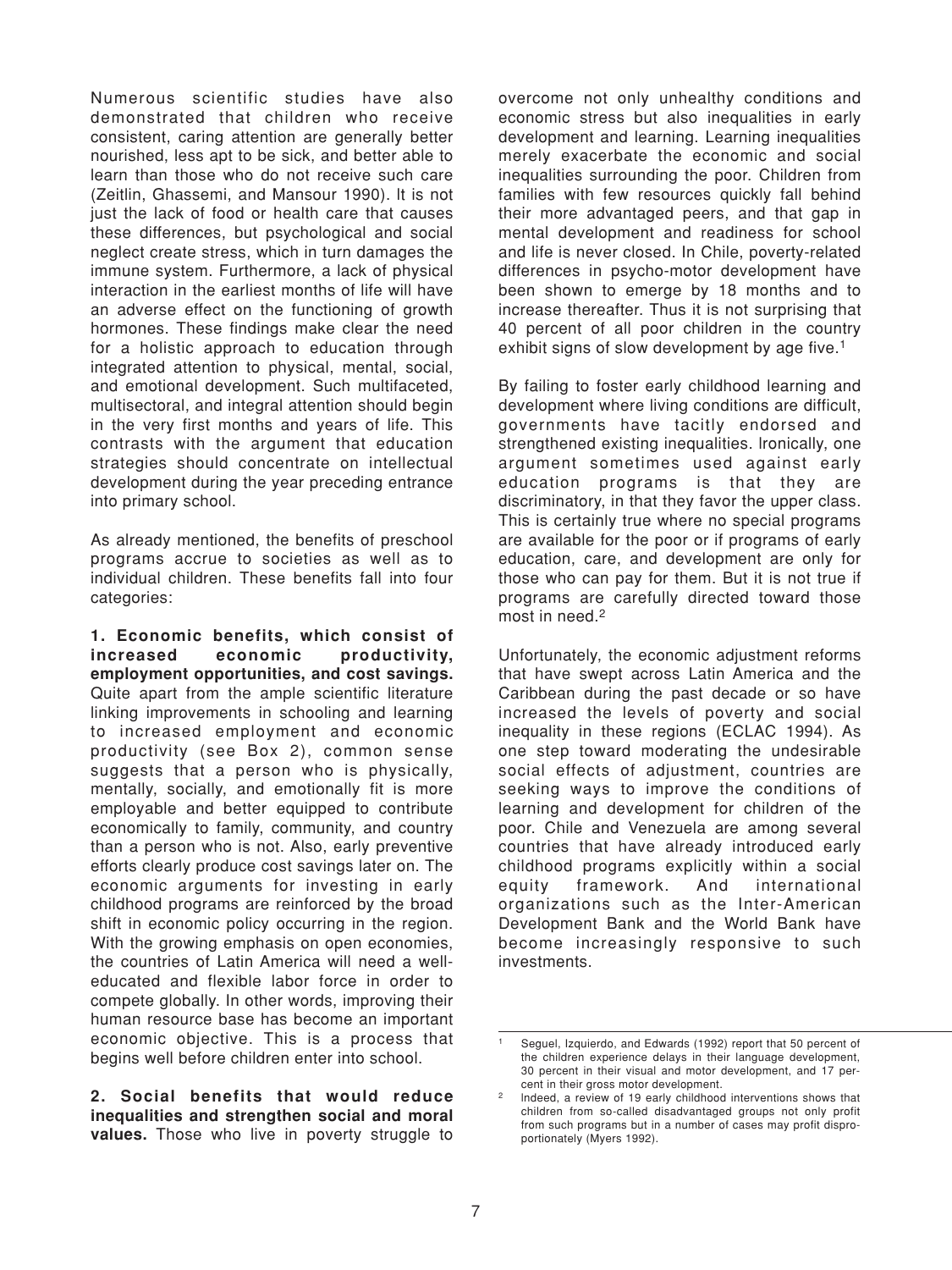#### **BOX 2:**

#### **ECONOMIC EVIDENCE IN SUPPORT OF INVESTING IN INITIAL EDUCATION**

**Economic productivity and employment.** Early childhood interventions have been shown to affect economic productivity and employment in adult life through a chain of relationships. First, in comparisons of similar children who have participated in various kinds of preschool activities and those who have not, the former demonstrate improved preparedness for school in terms of gains in physical growth and mental capacity. These preschool gains lead to increased enrollment and to improved progress and performance in school (see the review of 19 longitudinal studies by Myers 1992b; the classic High/Scope Perry Preschool Study reported in Schweinhart et al. 1993; and McGuire and Austin 1987). Second, schooling in turn fosters changes in outlook that affect adult behavior (see, for example, lnkeles and Smith 1974) and help build such skills as the ability to organize knowledge into meaningful categories, to transfer knowledge from one situation to another, and to be more selective in the use of information (Rogoff 1980; Triandis 1980). Schooling also facilitates technological adaptiveness (Grawe 1979), which helps increase the productivity both of farmers (Lockheed, Jamison, and Lau 1980) and of workers in the informal sectors (Colclough 1980). Through a series of chain reactions, then, early interventions can have a substancial effect on adult productivity.

Many early childhood education programs that function as child care programs as well have important side effects: they permit more women to participate in the labor force and free older siblings (usually girls) to learn and earn at a higher level. In many cases, women without access to child care and development alternatives are unable to consider employment in economically productive jobs outside the home because they must care for the young children there. According to an evaluation of the Colombian program of Hogares de Cuidado Diario (Ortiz et al. 1992), 20 percent of the women with children in the program changed their employment status after placing their children in a child care home.

**Cost-benefit calculations and cost savings.** The few cost-benefit calculations performed so far indicate a potentially high rate of return to investments in early childhood. Marcelo Selowsky, using Chilean data, concluded that "yearly investments per child in programs that can induce a change in ability equal to one standard deviation" can be 'justified' if they cost "between .37 and .51 times the yearly wage of an illiterate worker" (Sewlowky 1981, p. 342). These outcomes are reasonable to expect from early education programs. Data from the High/Scope Perry project in the United States suggest that the returns on a preschool investment can be sevenfold (Schweinhart 1993). The cost savings in this case were connected with reduced levels of crime, less need for remedial programs, and less demand for other social programs. Early childhood programs also achieve savings by (a) reducing repetition and dropout and thereby reducing inefficiencies in school systems (see Myers 1992a; and the evaluation of PROAPE in Brazil [Ministerio da Saude 1983] showing that preschool costs were more than recovered because repetition was reduced in the first two primary school years); (b) reducing work losses by ensuring that children of workers are well taken care of and thus making it less necessary for parents to take time off from work (Galinsky 1986); and (c) reducing health costs through preventive measures associated with good care and education (Evans 1986).

Another important social concern in regard to early education, whether in the home or in organized programs outside the home, is that this is where a society's social and moral values begin to take shape. lf those values show signs of erosion, a strong incentive exists to strengthen them through early childhood programs that reinforce the resolve and positive actions of parents and that provide environments that help children absorb culturally desirable values.

3. Political benefits. Although children cannot vote, politicians, particularly at the local level, recognize that children can provide a rallying point for social and political actions. Most parents want a better future for their children and are often willing to collaborate and sacrifice to that end. This mobilizing potential of preschool programs can help reinforce participatory decentralization and local democracy.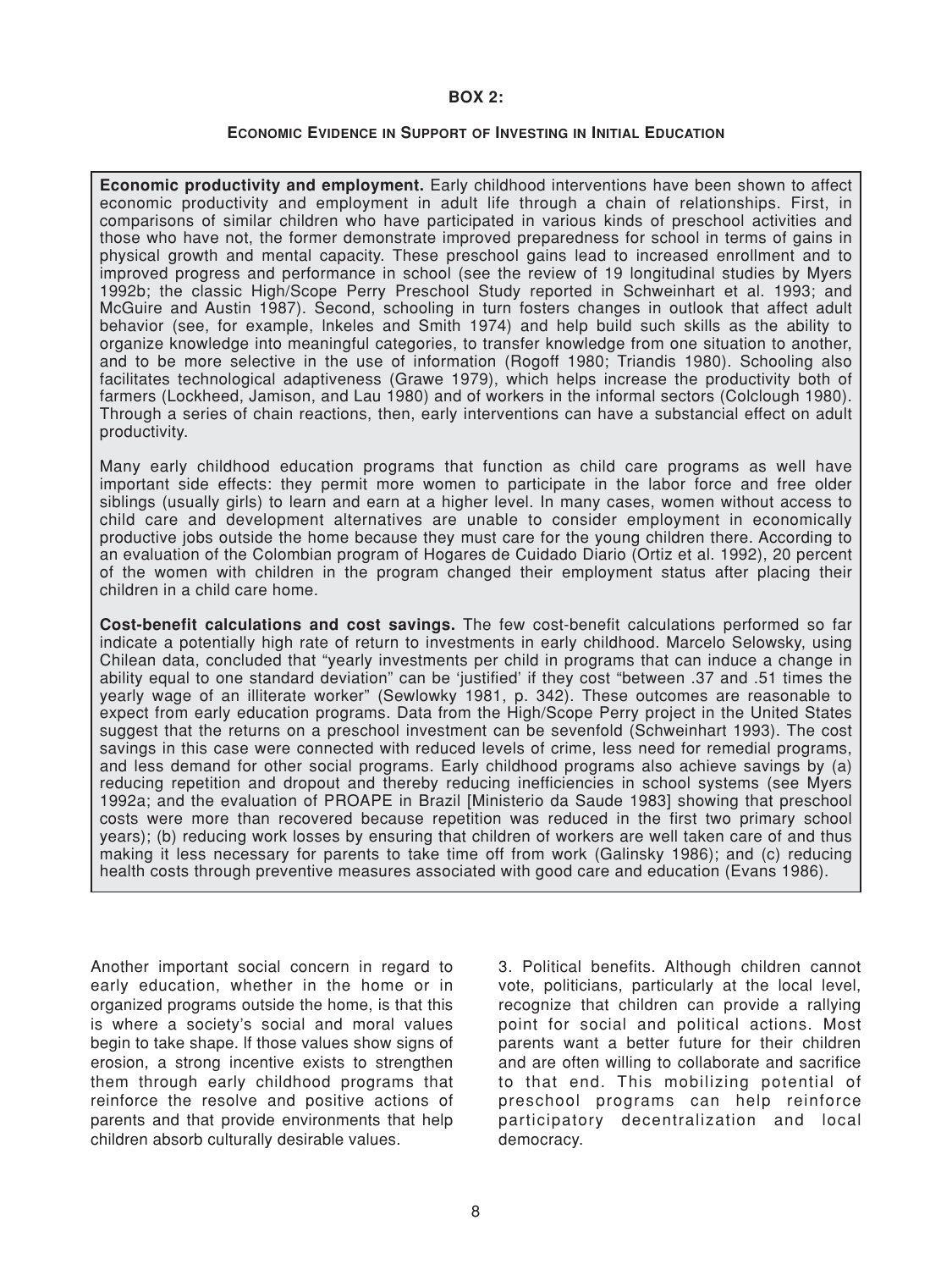With the spread of democracy, the countries of Latin America are more and more in need of a welleducated citizenry. Education helps protect democratic systems from being distorted and controlled by a few individuals. Preschool programs are the first step on the path to a more educated citizenry. Equally important, their form and content instill in children those traits considered essential to democracy. At present, most primary schooling in Latin America continues to impart knowledge in a manner that discourages the child from exploring and questioning ideas with the help of a teacher and instead emphasizes the authoritarian relationship between teacher and child.

**4. Demographic pressures.** Changing demographic conditions also account for the increasing need for preschool programs in Latin America. First, more children now survive than in the past<sup>3</sup>. Second, more Latin American and Caribbean women work outside the home than ever before. Third, the continuing high ruralurban migration is disrupting families and forcing them to change their child-rearing patterns and practices. These changes have increased the demand for early childhood care and education programs. Without such programs, the wellbeing of children in the region will suffer greatly.

The importance of early development for success or failure in later life has already been amply demonstrated in the literature. Thus the main question for education policy makers today is not so much whether to invest in early education but how to invest so that programs will provide the desirable economic, social, and political benefits and yet remain efficient and affordable. Before that question can be answered, an inventory needs to be taken of current practices in the preschool field.

not altogether clear. The available statistics do not lend themselves to easy cornparison because the definitions and ages used in reporting preschool education enrollments vary from country to country. Furthermore, no information is available on the percentage of children enrolled in unregistered preschool programs. Often, figures for nonformal programs also go unreported. To add to these problems, some collection and reporting results are either filled with inaccuracies or are out of date, particularly on the regional scale4. These and other issues related to the gathering of information and to statistical interpretation are set out in Appendix A. For all of these reasons, enrollment figures must be treated with caution, particularly when they are aggregated at a regional level or used to make cross-national comparisons.

These cautions notwithstanding, the available statistical information, buttressed by program evaluations and direct observations, seems to indicate several general trends in preschool educational coverage in the region.

**The great variation in the level of coverage among countries of the region is related only in part to per capita income.** Differences in enrollment are also linked to factors such as political will and the way in which social policy is defined. Jamaica, for instance, reported a 1992 per capita income of only US\$ 1,390 but an enrollment level of 83 percent for all children aged three to five, whereas Argentina, with a per capita income more than four times as great (\$ 6,050) reported enrollment of 68 percent for children aged four and five. Colombia, with an estimated per capita income close to that of Jamaica (US\$ 1330), reported a 44 percent enrollment, but only for five-year-olds.

# **TAKING STOCK**

# **COVERAGE**

Where Latin America's preschool programs stand in their coverage and stage of advancement is

For Latin American and the Caribbean region as a whole, the mortality rate for children under the age of five is estimated to have dropped from 157 per 1,000 live births in 1960 to 48 per 1,000 Ir, in 1993 (UNICEF 1995, Table 10). This means that about 20 of 21 children born now live to age five (in contrast to 5 of 6 born in 1960). lnstead of facing the risk of death, these surviving children now face delayed and debilitated development.

<sup>4</sup> Although national figures may be reasonably up to date, they are not always public or easy to obtain. As a basis for writing this section of the report UNESCO kindly provided its latest sets of figures, one from the regional office, OREALC, and another from the UNESCO Statistical Yearbook of 1994. From Table 1 in Appendix A, the reader will see that the OREALC figures, which are in the process of being updated, range from 1986 to 1991. More recent figures were found in UNICEF's annual country reports for 1994 and the most recent situation analyses carried out by UNICEF. Unfortunately, however, the reporting of preschool enrollments and of related programs of early childhood care and development is not uniform in these documents and most situation analyses were done in 1990 or 1991. In some cases it has been possible to check these figures against others presented in recent unpublished documents from various countries that were available through the Consultative Group network.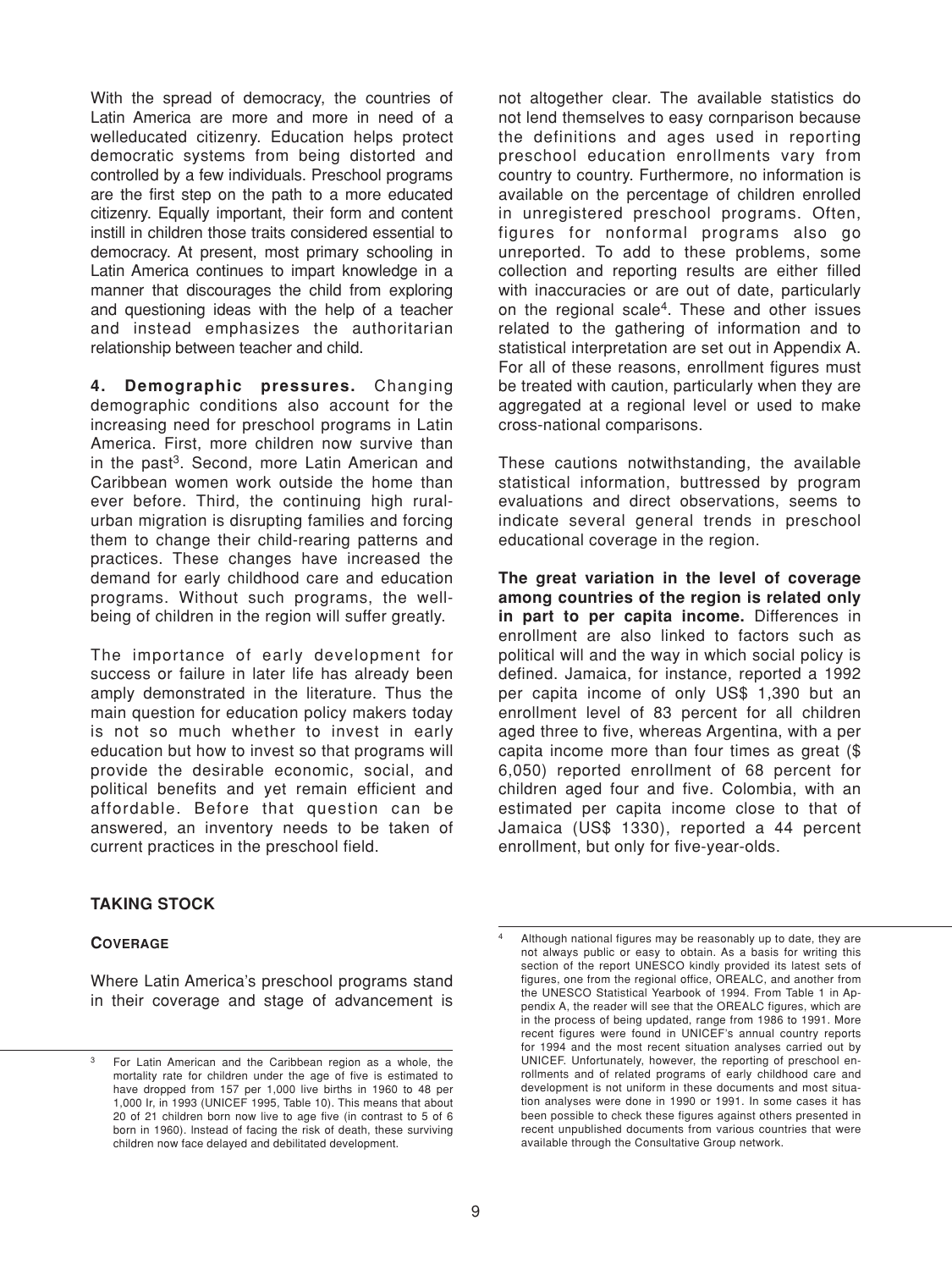**In most countries, the percentage of children covered in preschool programs has grown consistently since 1980.** Ironically, the rate of preschool growth seems to have been greater during the "lost decade" of the 1980s than during the first half of the 1990s, when some economic recovery has occurred within the region. This trend suggests that preschool expansion is not always directly related to economic conditions. The higher growth rate of the 1980s may reflect a lag in adjustment to the economic realities of the time. However, it also seems to reflect the political commitments made in response to the momentum created by the International Year of the Child in 1979.

Up-to-date figures combined with a broader definition of preschool education would no doubt show that most countries continued expanding their preschool programs on a moderate level in the first half of the 1990s and also increased the diversity of preschool models. This suggestion is based on unofficial enrollment figures obtained from recent UNICEF reports and by the fact that international lending for preschool education and early childhood development programs that include an educational component has increased notably during the past five years.<sup>5</sup> It would thus not be surprising to see another spurt in enrollment during the latter half of the 1990s.

**Preschool growth and coverage is still concentrated on children in the year immediately before entry into primary school.** Figures from several countries desegregated according to age (obtained from UNICEF reports) illustrate this concentration. In Costa Rica in 1990, coverage for children aged six and seven was about 62 percent, whereas coverage for children three to five was only 14 percent. In Uruguay in the same year, the figures were 85 percent for age five; 24 percent for age four; and 16 percent for age three. Chile reported coverage of 69.3 percent for children aged five in 1990, but coverage of 20.7 percent for children aged four. For the 1993-94 school year, Venezuela covered 65 percent of children

<sup>5</sup> Since 1989, the World Bank has made loans for integrated early childhood development and/or preschool programs in Argentina, Bolivia, Brazil, Chile, Colombia, Paraguay, and Venezuela. The Inter-American Development Bank has provided loan funds for early childhood development in Peru and Nicaragua. At present, these organizations are developing other loans.

aged five, but only 47,2 percent and 19.3 percent of children aged four and three, respectively. These figures suggest that coverage for children in the immediate preschool year is at a relatively high level (more than 60 percent) in many countries of the region, but coverage for lower age groups lags far behind. This concentration reflects the continued influence of the convencional view of preschooling.

**There is wide variation in the private-public mix.** The percentage of children in private preschool education ranges from 0 percent in Cuba to 88 percent in Jamaica (see Table 1). According to ORELAC figures, participation in private preschools, by subregion, is as follows: South America, 29 percent; Central America and Panama, 32 percent; the Gulf of Mexico, 11 percent; and the Anglophone Caribbean, 80 percent. The high rate in the Anglophone Caribbean is related in part to the fact that the basic school model in Jamaica, which is run by community groups, is classified as private, and in part to the tendency for Caribbean countries to view early childhood as a family affair in which governments should not intervene.

**Coverage remains biased in favor of urban areas despite the explicit efforts of some countries to compensate for this bias.** As Table 2 shows, only 32 percent of all preschool educational establishments in South America exist in rural areas. lf one takes into account that many of these are smaller establishments serving dispersed populations, the rural coverage is probably considerably lower. Note, too, that the definition of urban and rural locations is probably inconsistent across countries. Therefore the percentages reported are very rough at best.

**The coverage for girls and boys is about equal.** The UNESCO Yearbook for 1994 (Table 2.1) reports that 50 percent of the children enrolled in preschools in Latin America and the Caribbean in 1992 were girls. With one exception, the percentage of girls reported for each country in the region ranges from 48 to 52 percent.6

<sup>&</sup>lt;sup>6</sup> The exception is Cuba for which a figure of 43 percent enrollment of girls in 1992 is presented.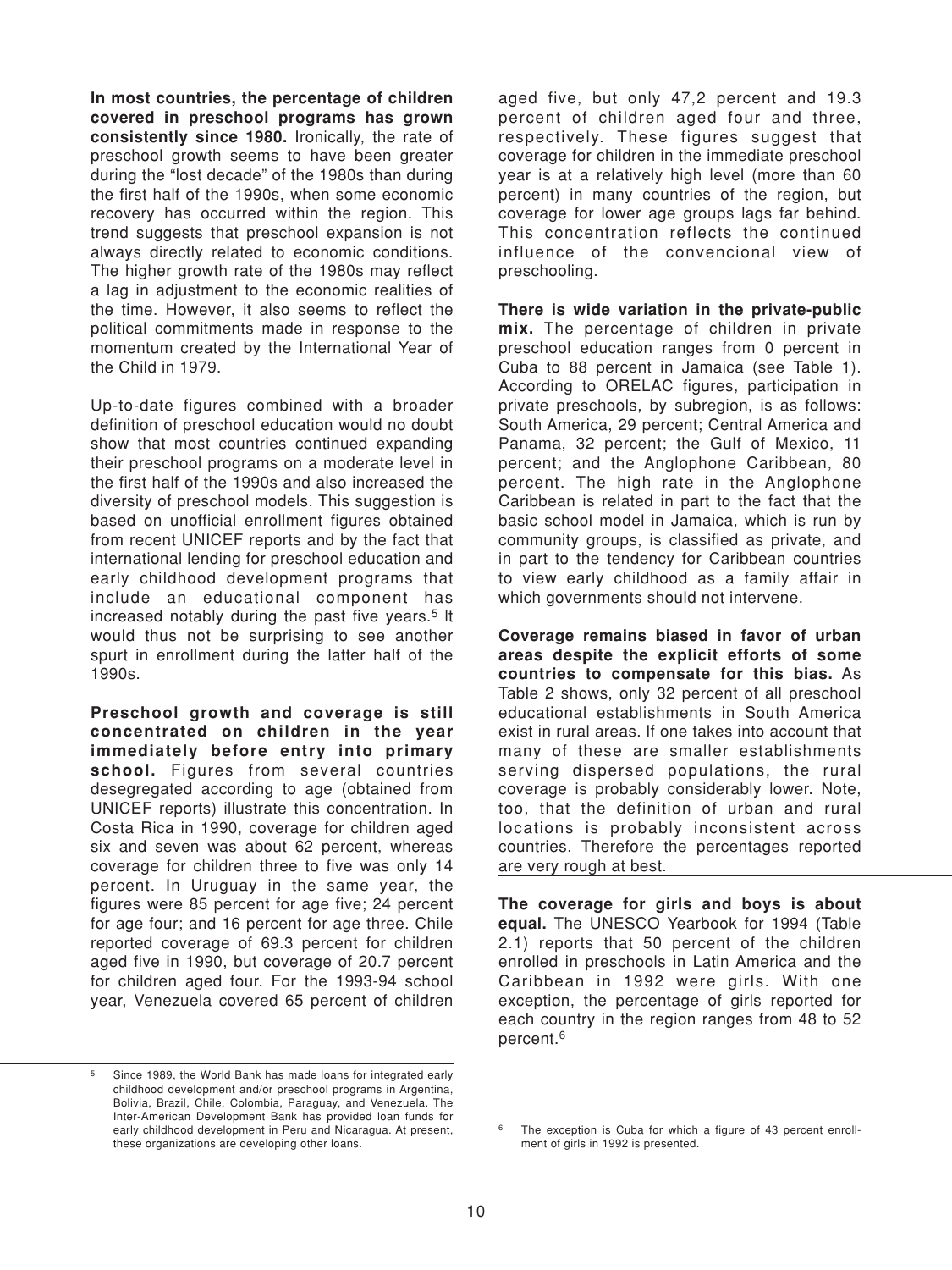#### **TABLE 1:**

|                             | Age            | % preschool attention |                 |                 | $\%$                | <b>GNP</b> per cap |
|-----------------------------|----------------|-----------------------|-----------------|-----------------|---------------------|--------------------|
|                             |                | 1980                  | 1985            | 1991            | pivate              | \$US               |
| <b>South America</b>        |                | 23                    | 37              | 42              | 29                  |                    |
| Argentina                   | $4 - 5$        | 40                    | 52              | 58              | 29                  | 6,050              |
| <b>Bolivia</b>              | $3-6$          | 26                    | 34a             | 29 <sub>b</sub> | 11                  | 680                |
| <b>Brazil</b>               | $4 - 6$        | 14                    | 32 <sup>c</sup> | 35              | 31                  | 2,770              |
| Colombia                    | 5              | 27                    | 37              | 44              | 58                  | 1,330              |
| Chile                       | 5              | 71                    | 83              | 70              | 45                  | 2,730              |
| Ecuador                     | $4 - 5$        | 10                    | 17              | 20 <sup>d</sup> | 37                  | 1,070              |
| Paraguay                    | 6              | 12                    | 19              | 32              | 50                  | 1,380              |
| Peru                        | $3 - 5$        | 15                    | 21              | 36 <sup>e</sup> | 12                  | 950                |
| Uruguay                     | $2 - 5$        | 19                    | 25              | 33              | 29                  | 3,340              |
| Venezuela                   | $4 - 6$        | 34                    | 40              | 45              | 16                  | 2,910              |
| <b>Central América</b>      |                | 17                    | 24              | 27              | 32                  |                    |
| Costa Rica                  | $\overline{5}$ | 39                    | 52              | 67              | 13                  | 1,960              |
| El Salvador                 | $4 - 6$        | 11                    | 15 <sup>d</sup> | 19              | 31                  | 1,170              |
| Guatemala                   | $4 - 6$        | 14                    | 17              | 16              | 47                  | 980                |
| Honduras                    | $5-6$          | 13                    | 18              | 18              | 11                  | 580                |
| Nicaragua                   | $3 - 6$        | $\,8\,$               | 14              | 13              | 18                  | 340                |
| Panama                      | 5              | 33                    | 51              | 54 <sup>e</sup> | $\overline{9}$      | 2,420              |
| <b>Gulf of México</b>       |                | 27                    | 59              | 62              | 32                  |                    |
| Cuba                        | $\overline{5}$ | 60                    | 83              | 86              | $\mathsf{O}\xspace$ | 1,170              |
| Haiti                       | $4 - 5$        |                       | 44d             | 41e             | 24                  | 370                |
| Mexico                      | $4 - 5$        | 25                    | 59              | 62              | $\mathsf 9$         | 3,470              |
| Dom. Republic               | $3 - 6$        | $\overline{4}$        | 10              | 14 <sub>b</sub> | 67                  | 1,050              |
| <b>Anglophone Caribbean</b> |                | 68                    | 77              | 82              | 80                  |                    |
| Guyana                      | $4 - 5$        | 67                    | 73              | 71c             |                     |                    |
| Jamaica                     | $3-5$          | 70                    | 76              | 83d             | 88                  | 1.390              |
| Trinidad & Tobago           | $3 - 4$        | $\,8\,$               | $\,8\,$         | 8d              |                     | 3.940              |

# **GROSS RATES OF PRESCHOOL ATTENTION, BY AGE AND BY COUNTRY, AND GNP (PER CAPITA (1992): LATIN AMERICA AND THE CARIBBEAN)**

Notes: The figures for preschool attention were provided by UNESCO's Regional Office for Latin America and the Caribbean, based on data from the UNESCO Statistical Yearbook, 1994, Paris, 1994. The per capita income figures were taken from: UNICEF State of the World's Children, 1995. New York: UNICEF, 1995, Table 1.

a. 1986

b. 1987

c. 1988 d. 1989

e. 1990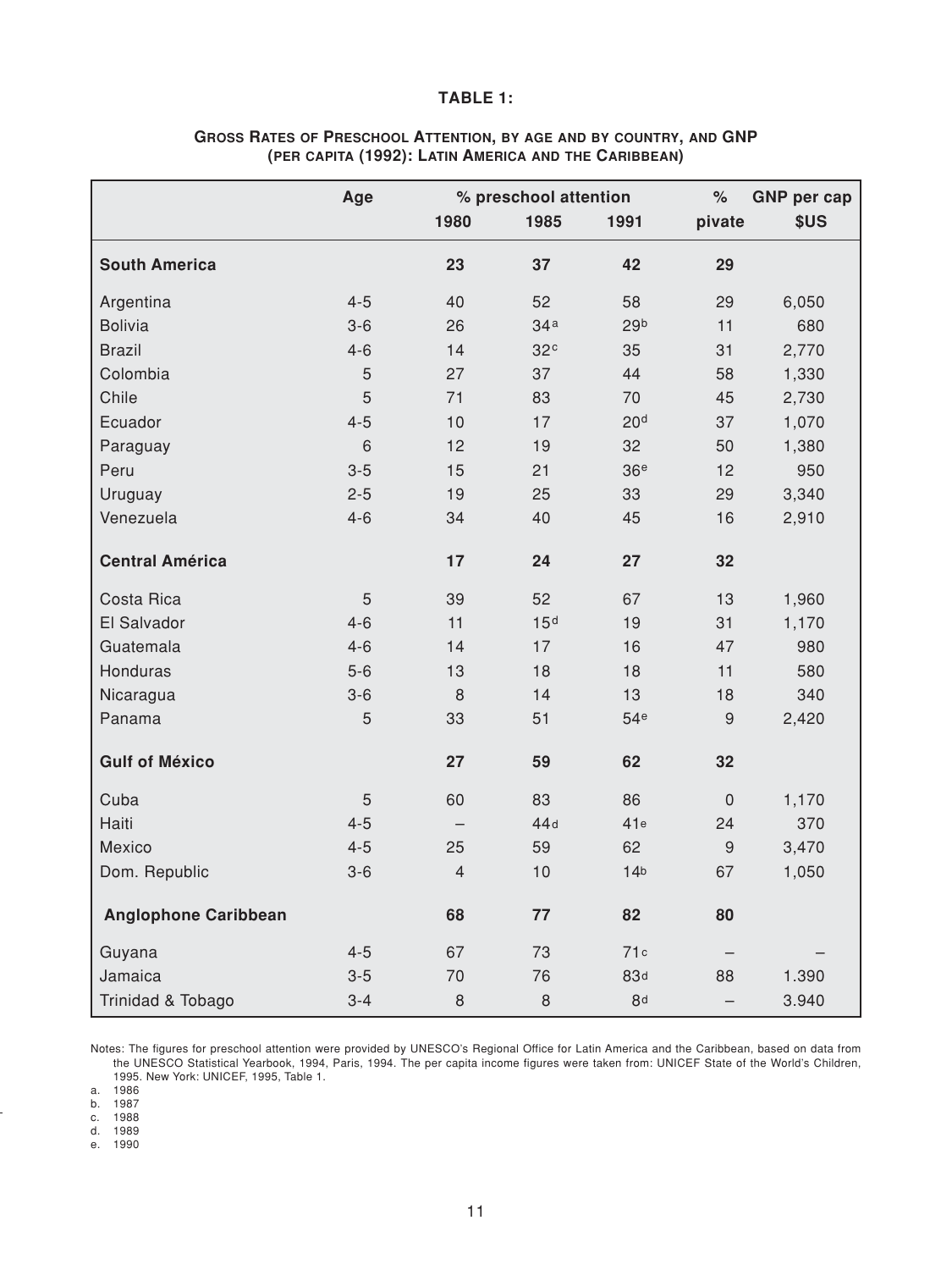#### **TABLE 2**

| <b>Country</b>         | <b>Total rural</b> | <b>Rural</b> | $\%$    |
|------------------------|--------------------|--------------|---------|
| <b>South America</b>   | 91,058 $a$         | 29,030       | 32      |
| Argentina              | $\star$            | $\star$      | $\star$ |
| <b>Bolivia</b>         | 2,294              | 1,158        | 50      |
| <b>Brazil</b>          | 51,557b            | 15,988       | 31      |
| Colombia               | 9,712              | 1,077        | 11      |
| Chile                  | 4,302 <sup>c</sup> | 276          | 6       |
| Ecuador                | 2,371              | 913          | 39      |
| Paraguay               | 870                | 242          | 28      |
| Peru                   | 10,132             | 6,217        | 61      |
| Uruguay                | 1,508              | 431          | 29      |
| Venezuela              | 8,312              | 2,818        | 34      |
| <b>Central América</b> | 6,642              | 1,952        | 29      |
| Costa Rica             | 1,002              | 472          | 47      |
| El Salvador            | 1,271 <sup>b</sup> | 276          | 22      |
| Guatemala              | 1,507              | 270          | 18      |
| Honduras               | 973b               | 201          | 21      |
| Nicaragua              | 1,081              | 373          | 35      |
| Panama                 | 808                | 360          | 45      |
| <b>Mexico</b>          | 49,763             | 31,188       | 63      |

#### **PERCENTAGE OF PRE-SCHOOL ESTABLISHMENTS IN RURAL AREAS: LATIN AMERICA, CIRCA 1991**

information missing

Notes: The figures for preschool establishments were provided by UNESCO's Regional Office for Latin America and the Caribbean, based on a variety of sources including: The UNESCO Statistical Yearbook, Paris, 1988, 1993, 1994; Informes Nacionales; Encuesta SIRI-OREALC-UNESCO, 1987, 1990, 1992; Per: Instituto Nacional de Estadística e Informática, Compendio de Estadísticas Sociales, 1992, Lima 1993: Guatemala: Ministerio de Educación, Anuario estadístico 1992, Guatemala, 1992.

a. The total provided is the total for those countries for which information about rural coverage was provided. If Argentina were included, the total de number of establishments in the South American region would be 100,918.

b. These figures are for 1989.

c 1987

Coverage is biased against lower-income groups. The official statistics for preschool coverage are not usually broken out by economic status of participants. However, household surveys provide some idea of the bias in three countries: Argentina, Chile, and Uruguay. The Argentine study, following a method developed by CEPAL, classified families as living in structural poverty, in poverty, or not in poverty. The preschool coverage for children aged four and five in these three groups is as follows:

| Age | <b>Structural</b><br><b>Poverty</b> | Poor  | <b>Not</b><br>Poor |
|-----|-------------------------------------|-------|--------------------|
|     | 30.8%                               | 41.8% | 80.7%              |
| 5   | 64.2%                               | 76.8% | 91.0%              |

In Chile, the preschool coverage in Educación Parvularia for 1992 was 24 percent at the national level, but only 19 percent for the lowest quintile in the income distribution, compared with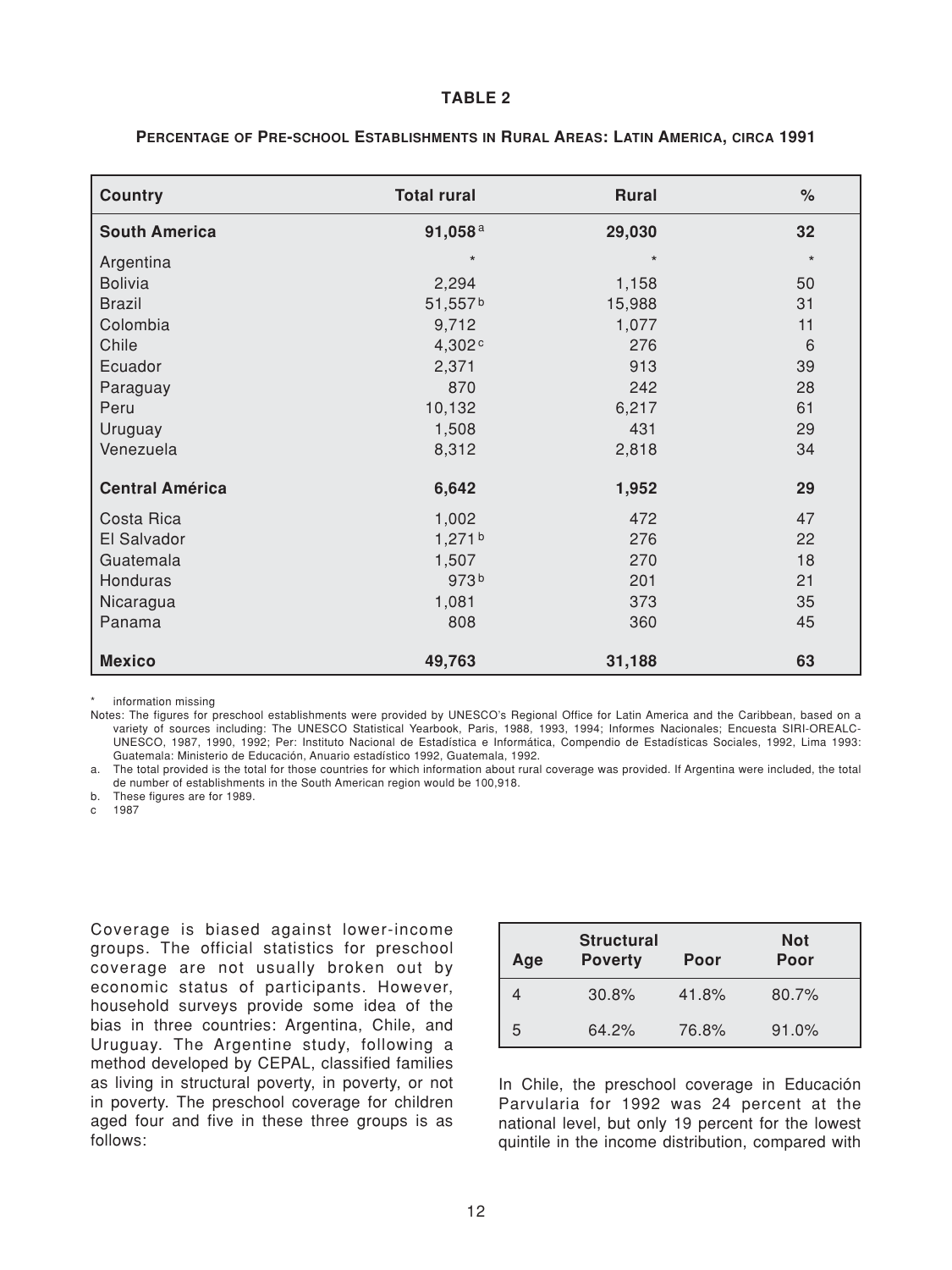43 percent for the highest. When the figures for 1987 and 1992 are compared, the growth in national coverage was 3.2 percent, while growth in the lowest income quintile was 2.4 percent as against 9.5 percent in the highest quintile (Waiser 1995). In Uruguay coverage in 1993 for children aged three to five was 36 percent for the lowest income quintile as against 90 percent for the highest quintile. The gap is even wider (100 percent versus 30 percent) between Montevideo children with parents in the highest quintile and children from the interior in the lowest quartile (ANEP 1995, pp. 5-6). By contrast, in Jamaica in 1989, the community-based preschool program (called basic education) reached 60 percent of the children in the poorest quintile of the income distribution and 81 percent of those in the richest (UNICEF 1991).

Coverage is lower for indigenous than for nonindigenous groups. Statistics from throughout Latin America point to this difference. Mexico, for one, reports 82 percent coverage in Mexico City but only 38 percent in Chiapas, which has a very high concentration of indigenous groups. Another important point to mention is that the quality of the preschool programs in which rich children are enrolled is likely to differ from that of the programs for poor children.

In sum, the extent and public-private mix of preschool coverage appear to vary widely from country to country. Coverage seems to focus on children in the year just before primary schooling and is evidently biased toward urban children who are from the dominant culture and in the upper part of the economic scale.

#### **TYPES OF PROGRAMS**

Numerically, formal programs still dominate the preschool field. These conventional programs conform to the stereotype of groupings of 20 to 30 children attended by trained teachers (normal school or university graduates) who are on the regular education payroll and receive the benefits attached to it. Typically, these programs function for three or four hours each weekday. They focus on preparing children for school. A few may have a nutrition or health component. Although the conventional programs may occur in a variety of locales, most are found in specially constructed government buildings or are attached to (or within) a primary school.

Despite this continuing dominance of conventional programs, a wealth of experience with "alternative" preschool programs has accumulated in Latin America (Cormack and Fujimoto 1993; JUNJI-OEA 1994). Many of these programs have a local person, usually uncertified but with some sort of crash training course, as the teacher (promotor, animator). These teachers usually receive less than the minimum wage and are not on the formal government payroll. Another feature of alternative programs is that the community tends to be more involved in creating and running them than is the case for conventional programs. Although some alternative programs are run by the government, for the most part these preschools are managed by community groups or by nongovernmental organizations working with the community. Many such preschool initiatives remain at a pilot or demonstration level, but others have grown into relatively large-scale programs. To cite but a few examples, the region boasts community-based nonformal and formal programs, day-care programs with an educational component, parental education programs, and mass media programs.

**Community-based non-formal preschool programs.** In Peru, the PRONOEI program has been functioning for 25 years and now reaches children in approximately 18,000 centers throughout the country. Jamaica's basic schools date back at least 30 years. In the growing EDUCO program in El Salvador, pre and primary schools are comanaged by communal associations and the Ministry of Education.

**Day-care programs with an educational component.** The program of day centers in the home began in Venezuela in 1975, but it did not become a large-scale effort until recently. lt now covers well over 200,000 children. Colombia's Hogares Comunitarios program covers 900,000 children, if the official statistics are correct. In Bolivia, the Family Welfare Institute is "going to scale" with a program of day care homes in major urban centers. Peru's Ministry of Education has established a program of daycare homes for children under three years of age with working mothers. The program is said to reach more than 20,000 children and is scheduled for expansion.

**Parental education programs.** This category includes programs in which parents are provided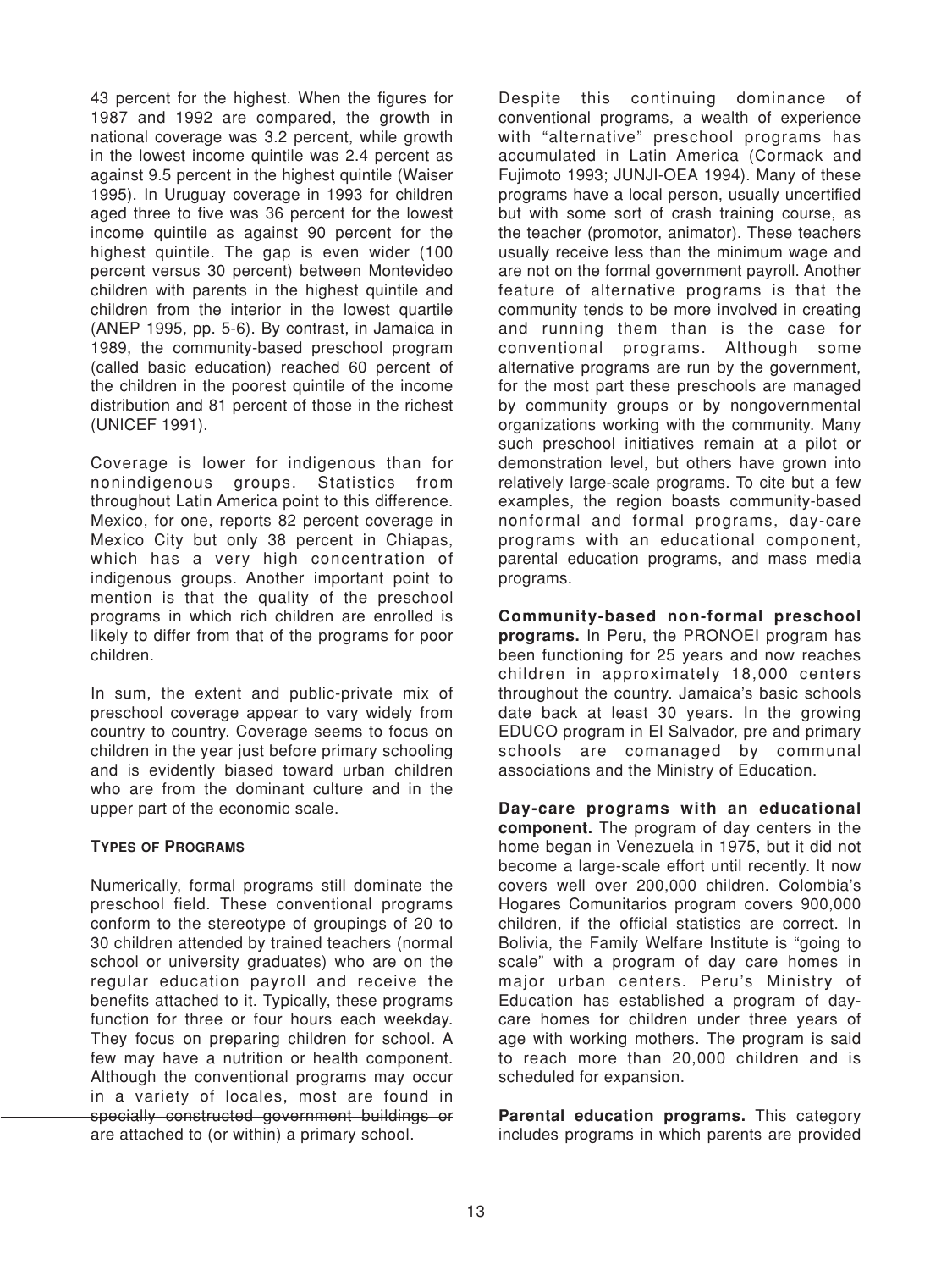information in a community locale, through the mass media, during home visits, or in some combination of these. Cuba has recently instituted and evaluated an extensive program of parental education called Educa a Tu Hijo. In 1994, it reached the parents of about 46 percent of all preschool-aged children. (Another 13 percent of Cuban children, aged birth to five, participated in day-care arrangements with an educational component called "circulos infantiles", while yet another 13 percent were enrolled in preschool attached to primary schools, bringing to 72 percent the total coverage for all preschool children from birth to age five.) According to a program evaluation, this effort has had a positive influence on the development of young children through their parents, more so, however, in the areas of physical development, socialization, and habit formation than in the area of intellectual development (UNICEF/Cuba, Annual Report 1994). Other growing and sizable programs of parental education are being been carried out in Mexico and Chile.

Mass media programs. Plaza Sesamo, the Spanish version of Sesame Street, has recently made its reappearance in a revised edition prepared for viewing throughout the region.

# **CHALLENGES AND ISSUES**

As Latin America's preschool education programs grow larger and more diversified, their challenges and problems also increase. Limitations of space make it necessary to concentrate on three of the primary issues here: equity, quality, and cost. Equally important are community participation, multisectorality and integration (within education, on one hand, and with health and nutrition and with child care, on the other), adjusting to cultural differences, decentralization, and continuity of both political will and technical capacity.

#### **EQUITY**

The coverage and content of preschool education, as indicated earlier, continue to cater to urban children who are disproportionately from the upper-income groups. Although some countries have made strides in reducing the gap in coverage between the rich and poor, the urban and rural, and the Hispanic and non-Hispanic groups, inequalities remain and in some cases are very wide indeed. lf countries are truly concerned about equity, they must find ways to extend coverage to the poor who remain unreached.

Two main equity strategies are being pursued at the present time. Some countries are thinking of making formal preschooling universal for children in the year just prior to the entrance into primary schools. This strategy has been proposed in Costa Rica and Uruguay and is being considered in Mexico. The objective is to achieve 100 percent coverage of children in preschools, but no terms have yet been set out regarding the condition of the children in those schools nor the expected effect of participating in the preschools. Some countries find this idea politically attractive, appealing to teachers' unions, and easy to monitor because it simply involves counting children, but it has a number of limitations, particularly with respect to how far it can go toward giving all children equal preparation for primary school. This will remain a serious issue if private and public systems continue operating side by side. Also, attacking the problem at age five may be too late.

A second and possibly complementary strategy has been to target unreached populations with specific interventions. Many small and localized programs have been organized throughout Latin America to reach children who are at the social margins because they live in poverty or in dispersed rural areas, or because they are from a minority group or were adversely affected by internal strife. Some programs for poor, rural, or dispossessed children now handle huge numbers of children. In the main, these strategies, whether on a small or large scale, have been of the "nonformal" or "alternative" variety -that is, they are community- based programs employing local education agents provided with some initial training and then supported by a supervisory structure. Often, the community is expected to provide the locale in which children or parents gather. Perhaps the greatest concern about these programs is their level of quality, which is related in part to their "compensatory" nature.

Some other ways of trying to reach the unreached are also worth noting:

– Ecuador experimented with itinerant preschool teachers. Although this idea appeared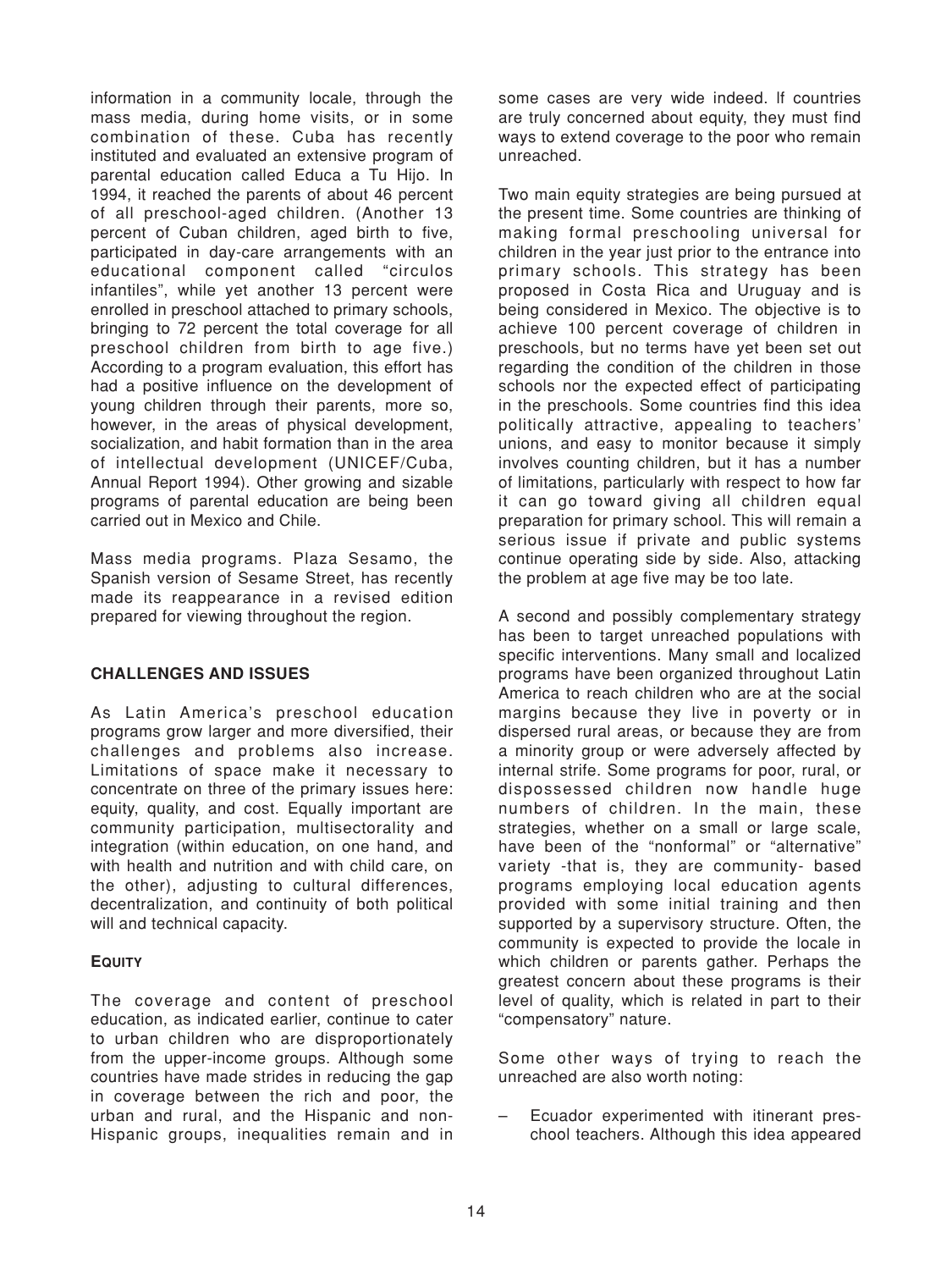to be feasible and to have a positive effect on children, it was abandoned in the wake of political changes.

- Mexico has a program that employs students with three years of secondary school as preschool teachers in very small communities. The students are by and large from outside the communities in which they will function as education agents. They are given two months of intensive training before they begin the school year and are supported by a system of continuing on-the-job supervision and monthly meetings. Secondary school students have a strong incentive to take these positions because, after a year, they are given financial support for three years that will enable them to continue their studies in pre-university courses.
- Several countries have established special bilingual and in some cases bicultural programs for indigenous groups. Unfortunately, these programs tend to focus more on getting young children prepared in Spanish than on becoming proficient in the mother tongue. A bilingual program in Bolivia for Guarani speakers is an exception.
- Mexico has a special program as well for the children of temporary migrant workers in the country.
- Radio has been used to reach parents in outlying areas as well as to support preschool teachers in their daily work.

Several complex issues still need to be addressed in devising programs for the unreached children.

**Do the unreached want to be reached?** An analysis of demand in Chile suggests that the lack of preschool programs is only a minor factor contributing to the relatively low level of coverage in preschool programs for children under the age of six; cultural traditions and beliefs strongly favor keeping children at home (Waiser 1995). In Mexico, parents of children in a program to combat educational disadvantages (PARE) were asked why their children did not attend preschool. Only 12 percent of those in urban areas cited the lack of a preschool place as a reason in comparison with 60 percent in rural areas. For those who had access to preschooling, distance and economic problems were prominent reasons for keeping a child out of preschool. Lack of interest or a feeling that preschool was not necessary was cited by 12 percent of all parents as a reason why their child did not attend preschool (Myers 1995). The conclusion from these studies and from general experience is that creating demand (not just responding to it) must be an important part of any program directed at the unreached.

**How can the problem of distance be overcome in areas where the population is dispersed or terrain is difficult?** The tendency in most educational programs is to organize children in sizable groups (to take advantage of a less costly ratio of children to teachers). Under this system, children must be brought to the program, but this is difficult to do when children are below the age of six since they are unable to walk long distances. Alternatives that have been tried include home visits by an education agent who works with parents or siblings to enable them to serve as the home-based education agent for the young child; revised standards reducing the number of children who must be present in a place before a program can be established; support for informal local initiatives in settlements of less than 100 people; transportation to school for children;7 and the use of radio for instruction.

**Can quality be maintained at the same time that equity is sought without incurring exorbitant and unmanageable costs?** These two issues are taken up below.

#### **QUALITY**

Quality as it applies to all facets of education, including preschool education, is an elusive concept. Too often, it is assessed by rough quantitative measures of program inputs such as the formal qualifications and training of teachers, the availability of educational materials, and the kinds of facilities being used. Such measures are useful but superficial. Although a teacher's formal qualifications may, and usually do, indicate a greater potencial for providing quality attention, what counts even more is what

<sup>7</sup> Obviously this is only possible where dispersed settlements or homes are fairly close to a highway (even though they may not be close to a school). This may be more cost effective than hiring additional teachers to work with very small groups in dispersed areas.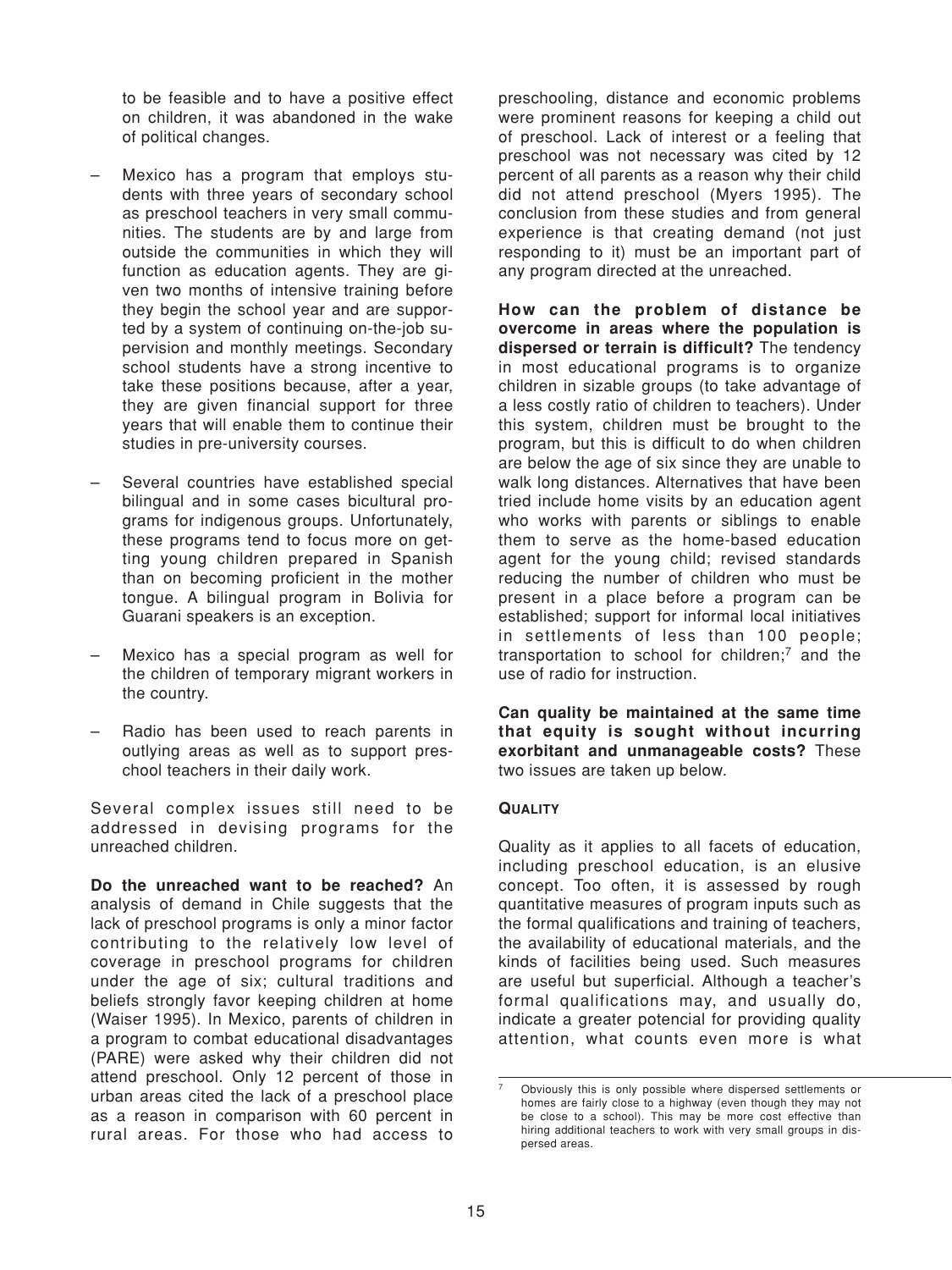teachers actually do and whether their activities have a positive effect on children. lndeed, it is not that difficult to find a well-trained, duly certified preschool teacher who is also authoritarian, insensitive, directive, long on theory and short on practice, and unable to relate to parents. By the same token, an uncertified teacher may be democratic, sensitive with children, and sensational with parents. The point is that standards must go beyond paper qualifications or material inputs to the kinds of effective preschool intervention that will produce the desired results.

A review of literature dealing with the quality of early education provides some clues to the possible features of such intervention (see Box 3). Although these features can only be touched on within the scope of this discussion, it is important to note that they imply a set of cultural and social values that are widely, but by no means universally shared. Nevertheless, this set provides a point of departure for constructive discussion.

As already mentioned, it is it impossible to report in a systematic way on the quality of early educational practice in Latin America. Most studies that look at the dimensions set out in Box 3 are for internal use and are not in the public domain. The indicators that are available to the public provide a few clues but no real insight into quality. A UNICEF report released in 1995 indicates that only 7 percent of the preschool teachers in Belize had received formal training up to that year but says nothing about how well those teachers taught, which is more to the point. Similarly, official statistics in Mexico show that the average number of preschool children per teacher was 24.5 to 1 during the 1993-94 school year but do not tell how the teachers performed. Several promising reviews of varied preschool models are being carried out (or were recently completed) in Chile, Jamaica, Mexico, and elsewhere but were not available at the time of this writing. lt is hoped they will shed some light on this issue.

If the standards set out in Box 3 for "quality" preschool programs could be applied systematically to large-scale programs of early education in Latin America (or elsewhere for that matter), most programs would probably be rated low in quality. lt is not that programs fail to define their aims clearly; rather, the aims are imposed from above, by a central bureaucracy, and are seldom the ones hoped for by program participants. Many other deficiencies would haye to be pointed out as well. Education agents often lack motivation and are not well trained or sensitive, and their turnover is fairly high. Curricula are often integrative, active, and meaningful in theory but not in practice. The ratio of children to adults in most Latin American preschool programs is beyond 20 children per adult and often much higher. The learning environments frequently consist of makeshift equipment and facilities, many of which are unsanitary and far from secure. Supervision, like inspection, is rare and little thought is given to continuing on-the-job training for the adults who work directly with the children. No attempt is made to adjust educational activities through the systematic aplication of validated evaluation methods. At best, parental participation is weak, and at worst it is absent in large scale preschool programs.

Does this list, if correct, mean that early education programs in Latin America., large and small, are inherently or inevitable ineffective and of poor quality? Certainly not. Lira's review of 25 preschool programs (including several largerscale programs) clearly demonstrated a high level of effectiveness. Further, that effectiveness is not tied to the locale<sup>8</sup> or to the kind of materials used or to the particular curriculum theory followed. Rather, it appears to be closely related to the quality of the educational agent. This does not mean that the educational agent has to be a "professional" with a formal certificate. But neither does it mean that the agent can simply be a motivated and loving person from the community, devoid of any training. There is more to early education than that. At the same time, it is clear that people from distinct educational backgrounds can become effective educational agents if they acquire the skills that characterize an effective educator. Thus before a community member can be transformed into an effective educational agent, experience needs to be combined with training and supervision.

<sup>&</sup>quot;Ha habido programas eficaces en locales especialmente construidos para ese efecto, en sedes sociales de la comunidad, en hogares de sectores marginales.... Pareciera que basta con un lugar limpio, ventilado, sin riesgos y con espacio suficiente para que los niños jueguen" (Lira 1994, p. 215).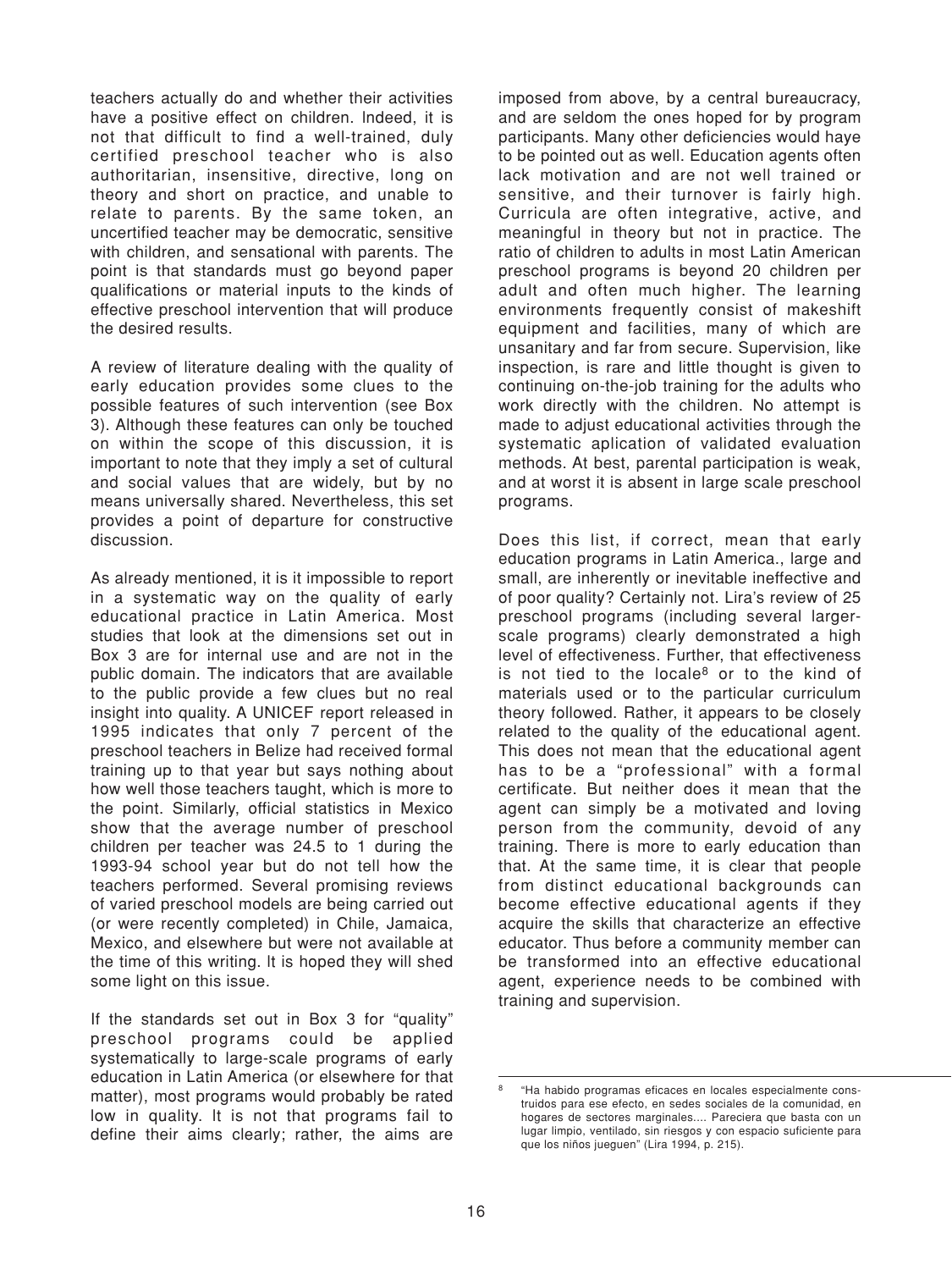#### **BOX 3.**

#### **QUALITY IN EARLY EDUCATION PROGRAMS**

Among the elements that define quality as identified in effective early education programs are the following:

- Aims and objectives. Clear aims and objectives set and shared by teachers and parents, understood by children, and subject to modification through a process involving all of the interested parties. The process of agreeing upon such aims and objectives may be more important than the specific outcomes of the process.
- Education agents. The continuous presence of sensitive, healthy, committed, loving, and responsible adults who are knowledgeable about how children develop (as a result of experience and training) and who interact with children in a consistent, respectful, supportive, and unthreatening way.
- Curriculum. A proven curriculum that takes a holistic view of a child's development; provides a variety of relevant, stimulating, and enjoyable learning experiences pertinent to both planting roots and learning to fly; encourages children to explore, play, and initiate their own learning activities; and respects and attends to individual differences. A quality curriculum will integrate education and care while attending to physical, social, and emotional needs as well as to cognitive or intelectual needs. It fosters sound relationships of the child to self, others, and the environment.
- Physical environment. A clean, ventilated, stimulating, secure, healthy environment (locale) providing enough space for children to play.
- Evaluation. Use of systematic and validated evaluation methods to adjust teaching to the specific needs of children.
- Adult/child ratio. A ratio of children to adults that is low enough to permit frequent interaction and personal attention.
- Training/supervision. Meaningful training on the job and supervisory support, fostering continued professional and personal growth.
- Educational leadership. Strong educational leadership devoting considerable time to coordinating and managing the program while staying close to the daily process of educating and socializing children.
- Parental and community participation. Real involvement and participation of families and communities as partners in the program, helping it to function well and learning how to improve their attention to young children in the process.
- Resources. Consistency and permanence made possible by a financial and material resource base that is large enough to work with children in an appropriate way and to sustain educational actions over time without distracting education agents from their immediate educational task.

Sources: Ball 1994; Moss and Pence 1995; Schweinhart 1995; NAEYC 1986; Basili 1994.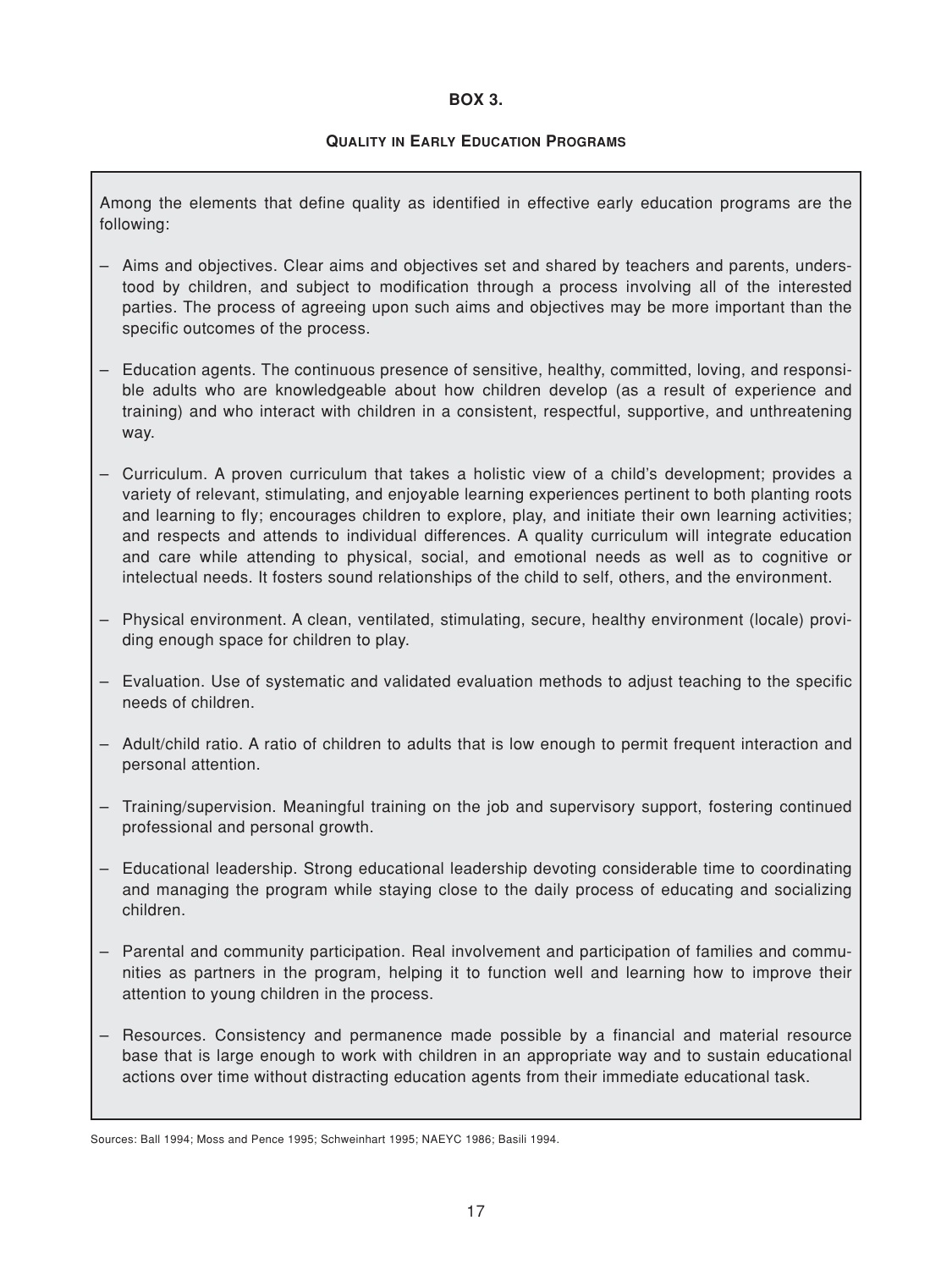Note, too, that programs can be judged low in quality by some cannons but effective by others. Few Latin American programs will be able to stand up to a demanding ideal. If, however, their environments, (physical conditions, methods, and content) are compared with the alternative conditions in which children learn and develop, and the criteria in Box 3 are again used, the program environment will seem fairly good, even with its many imperfections. This is particularly true for program components such as language production or for children who live in conditions of intense poverty. At the extreme, suppose that parents struggling to survive must tie a twoyear-old in a crib for several hours of the day while they go out to work, and compare this environment with that of almost any child care program. The program will no doubt appear far superior, imperfect though it might be.

As programs grow larger, then, the challenge will not be just to attain or maintain quality but also to choose an appropriate standard of quailty against which to evaluate them. In deciding on such a standard, it is well to remember that different cultures set different criteria and standards for quality, in line with their particular conditions and their particular values, customs, and beliefs. Furthermore, the standards for judging quality may be different at different points in time. To understand the relative nature of quality is to recognize that "the best can be the enemy of the good," particularly if "the best" costs so much that it will only be available to the few who can afford to pay a high price or to the very few who could profit from a lesser program.

What happens when "good" rather than "best" solutions to the quality problem are put alongside equity in the content and results of preschool programs? lndeed, many of the nonformal early education alternatives gaining ground in Latin America are criticized precisely because they are said to be of low quality when compared with private or even formal public programs. This criticism is often based on the fact that teachers are not certified and do not know how to apply the approved preschool curriculum or on the poor conditions of many facilities that fail to meet the minimum government standards. Although such criticism has its place, it can easily be exaggerated. Many "alternative" programs are more integral, more active, more participatory, and more pertinent to local needs than the formal preschool programs

with which they are being compared. Again, part of the problem lies in the standard chosen.

What is important to know is whether the outcomes of alternative preschool programs, whatever the standards, are on a par with those of the formal and conventional programs provided to similar children. Rarely is such information available. Quality will indeed be difficult to judge without a better idea of these relative effects of different programs on the development of children and their preparedness for schooling and life.

Several general conclusions can be drawn from the foregoing discussion:

- Preschool program quality falls well short of the ideal, and there is considerable room for improvement.
- When assessing quality, it is wise to compare program environments with alternative learning environments, not just with ideal standards.
- Formal programs may or may not be better than nonformal alternatives when the standard is results and when all dimensions of quality, including relevance, participation, and active learning are taken into account. But since the evidence es limited, the jury is still out.
- One should not assume, a priori, that a preschool program is of lower than average quality because it is inexpensive, because it is nonformal, or because it is carried out by people without professional certification.

# **COSTS, EFFECTS, AND FINANCING**

Policy makers and programmers are right to be concerned about costs, given the plethora of problems they have to contend with and the limited resources available to do so. For the most part, data on the costs of preschool programs of various types are difficult to come by. One of the few sources of such information is Lira's (1994) review of 25 studies of the costs of conventional and nonconventional preschool education programs carried out in eight countries of Latin America over the past 17 years. As Lira points out, however, the cost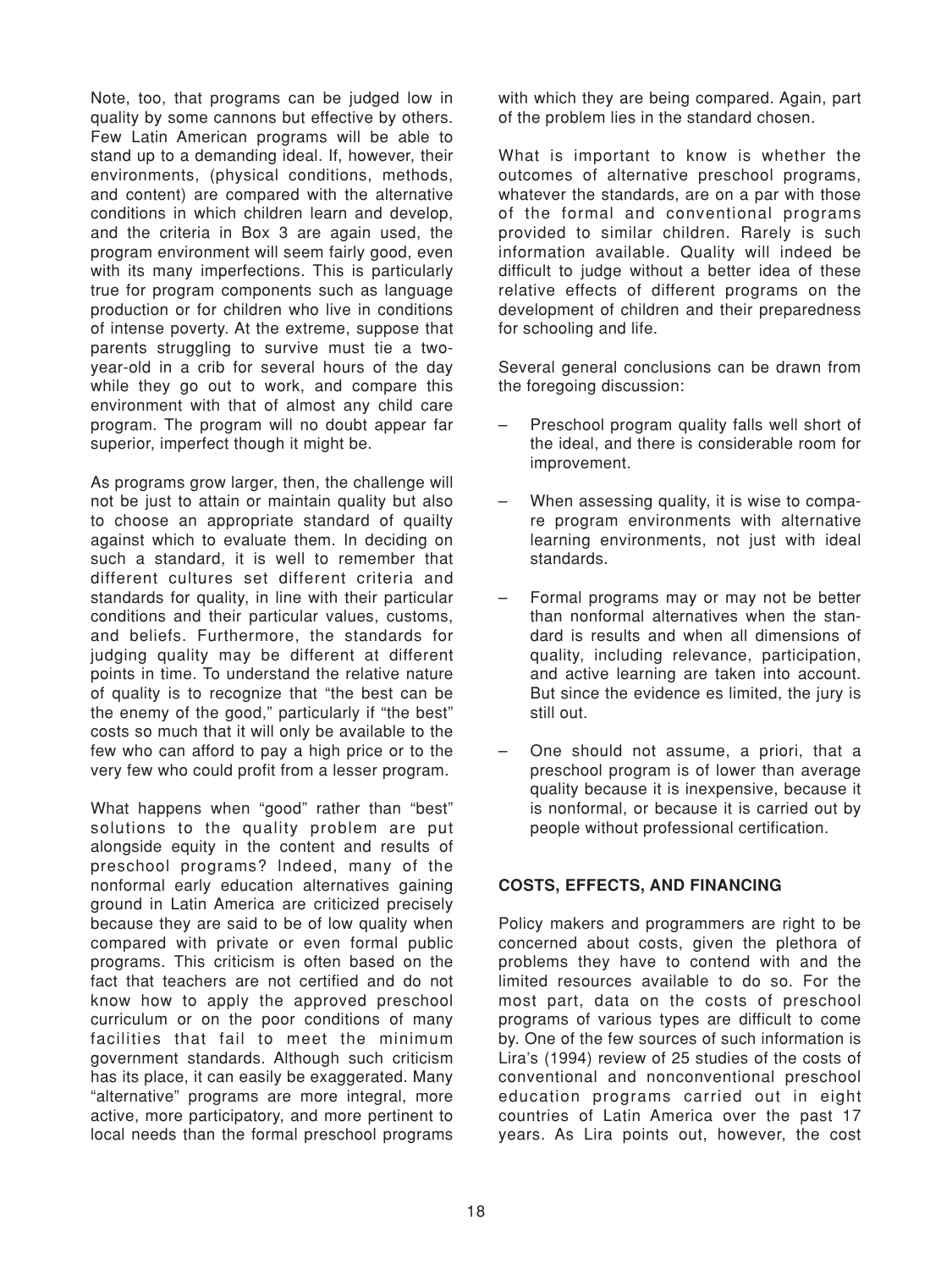figures she reviewed cannot be directly compared because they are for different years, apply to programs with different purposes, elements, and beneficiaries, arise in different economic contexts, and were calculated using different methodologies. Nevertheless, a few points emerge from the information Lira collected:

- Preschool program costs vary enormously, principally because the assessments were based on a host of factors, ranging from project components (e.g., does the program include a feeding component or not), the kind of educational agents chosen (professional or paraprofessional), the ratios of adults to children, and the length of time the program operates (half day versus full) to operational costs alone versus operational and investment costs, and the costs judged from an institutional perspective versus a broader social perspective.9
- Human resources normally account for the highest costs in preschool programs, although in some cases the cost of food may be higher. The human resource cost is concentrated in the payment of salaries for those who actually attend children; relatively little cost is attached to supervision or continued training.
- In nonconventional programs, communities frequently absorb the major portion of the costs, principally by providing local labor, which, if remunerated, carries a price below the minimum wage and thus is treated as a subsidy to the program. In the Colombian program of Community Day-Care Homes, the community covered about 56 percent of the total costs (Castillo 1993).

As this last point indicates, the costs themselves are not the only concern. Also important is who bears the costs and the sources of financing, in absolute terms or as a proportion of the education budget. Again, little solid information is available on these questions. Government reports on the costs of education frequently lump preschool expenditures together with the figures for primary schooling. Now and then, preschooling is broken out, as is the case in Trinidad and Tobago. Here, the government's allocation to preschool education amounts to only .15 percent of the total education budget. It is wise, however, to exercise caution in interpreting such figures. The Trinidad and Tobago figure is very misleading because the country has already incorporated all five-yearsolds into the primary school system. The budget amounts and expenditures associated with the education of these children, who would usually be classified as preschool children, are hidden in the primary school budget and expenditures.

In the case of Chile, approximately nine percent of the 1993 education budget was earmarked for preschool (parvulos) programs (Recart and Valenzuela 1995). The current level for Uruguay is approximately the same (ANEP 1995). A recent calculation for Mexico (Myers 1995) suggests that expenditures for preschool education in 1992 constituted about five percent of all educational expenditures during the year. These relatively high figures should not be taken as being representative of the level of financial commitment to preschool education by most governments of the region. The figures cited for Chile, Mexico, and Uruguay are for systems in which the enrollment in preschooling has already expanded to significant levels. Furthermore, when set against enrollments, preschooling does not pull its share of the budget even with these apparently "high" figures. In the Mexican case, although the preschool expenditures reach five percent of the total education budget, that figure falls well short of preschool's ten percent share of total enrollment in the education system.

Perhaps closer to a regional standard is the case of Jamaica, where 2.5 percent of the education budget is given over to early education. This level must be seen against the approximately 20 percent of the total school population who are at the preschool level. Even the Jamaican percentage may be high for the region as a whole. An unconfirmed "guestimate" would be that the majority of the countries in the region devote considerably less than two percent of their education budgets to early childhood education. If this is so, it may in part be a simple reflection of the fact that preschool

<sup>9</sup> Compare, for example, the cost per child per year, in 1993 dollars, of a conventional preschool in Argentina (estimated at US\$ 3,611), a conventional preschool in Chile (estimated at US\$ 810), and a community day-care home in Colombia (estimated at \$US 340). All of these calculations were for a complete day and include food costs. The Chilean figure is for operational costs, whereas the other two include all costs.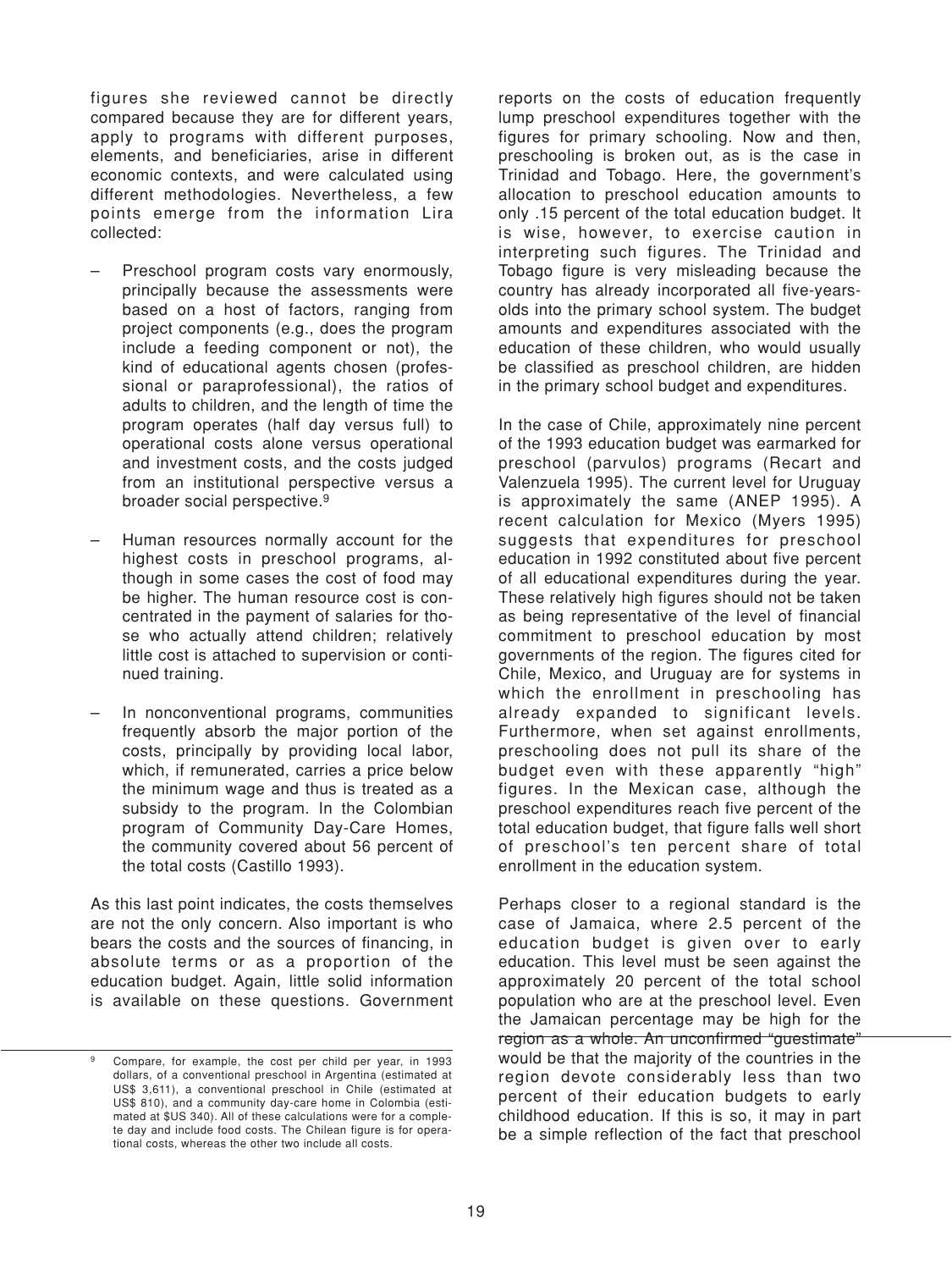education is being supported on a shoestring. However, it may also be that preschooling in some countries is financed more by private sources, the community, or other noneducation budgets.10 More systematic evidence is needed to verify these speculations.

What does seem clear is that the countries of the region face severa challenges with respect to costs and financing. To begin with, they need to collect better information, particularly on costs as they relate to measures of program effectiveness. Information is also lacking on the private sector's contributions to preschooling, and on the precise nature of community contributions. Furthermore, little is known about what happens to costs and effects as programs expand or decentralize. Without better data, it will be exceedingly difficult to get at the real cost implications of reaching the unreached.

Policy makers face another challenge -and an opportunity- in the apparently low levels of investment in early education. Small increases in the percentage of the total education budget devoted to early education could have a large effect on coverage or quality at the preschool level without serious adverse consequences for other levels of the system. And this, as indicated earlier, would constitute a good economic and social investment for the country. To the extent that the investment helps reduce repetition rates, it may even pay for itself. But even then it will take some effort to convince politicians and planners of the potential economic and social benefits of investing in early education.

Yet another challenge for policy makers is to find an appropriate mix of support for early education. Ways must be found to share costs without placing an undue burden on families and communities that cannot afford to bear those costs and without creating economic disincentives in the private sector.

# **SOME IMPLICATIONS FOR POLICY AND PLANNING**

#### **COVERAGE, EQUITY, AND QUALITY**

The central problem for Latin American policy makers and programmers as they invest in preschool/early childhood programs in the coming years will not be how to extend coverage, but how to improve equity and the quality of programs for the unreached. Many children from privileged homes are already enrolled in public or private preschool programs, even though they do not need the same degree of stimulation and preparation for school that children from less privileged homes require in order to get a "fair start" in school.

The answer to this problem may not be the strategy of universal coverage being proposed in formal preschools at the age prior to primary school. The trouble is, this strategy will not guarantee that all children are equally prepared for primary school if there are major differences in the quality of the formal preschools or if poor children continue to arrive at this age far behind more privileged children in their development. Accordingly, governments facing difficult decisions about how to allocate scarce funds may be well advised -for social, economic, and even political reasons- to favor in their preschool budgets a diversity of programs designed to reach children and families living in poverty. Providing sustainable formal or nonformal programs of quality for these children should take preference over low-cost, low-quality, quickfix alternatives that show increased numbers but do not take into account or seek quality as measured by effects. Such a strategy will be particularly important for programs directed at children below the age of four, which at present are receiving next to no attention in most countries. Several conditions will have to be met if such a strategy is to be taken seriously.

- It will be necessary to create demand rather than simply respond to it. As this is being done, policy makers will need to respect as well as expand cultural practices and values.
- New norms will have to be developed and new ways found to bring programs to children. Because many of the enriched preschoolers are in rural areas and often at some distance from larger towns, it makes

<sup>10</sup> For instance, support for the children in the large-scale program of home day care in Colombia is found in the budget of the Colombian Institute for Family Welfare and not in the Education (ICBF) budget. Moreover, this amounts to about US\$400 million, obtained through a payroll tax.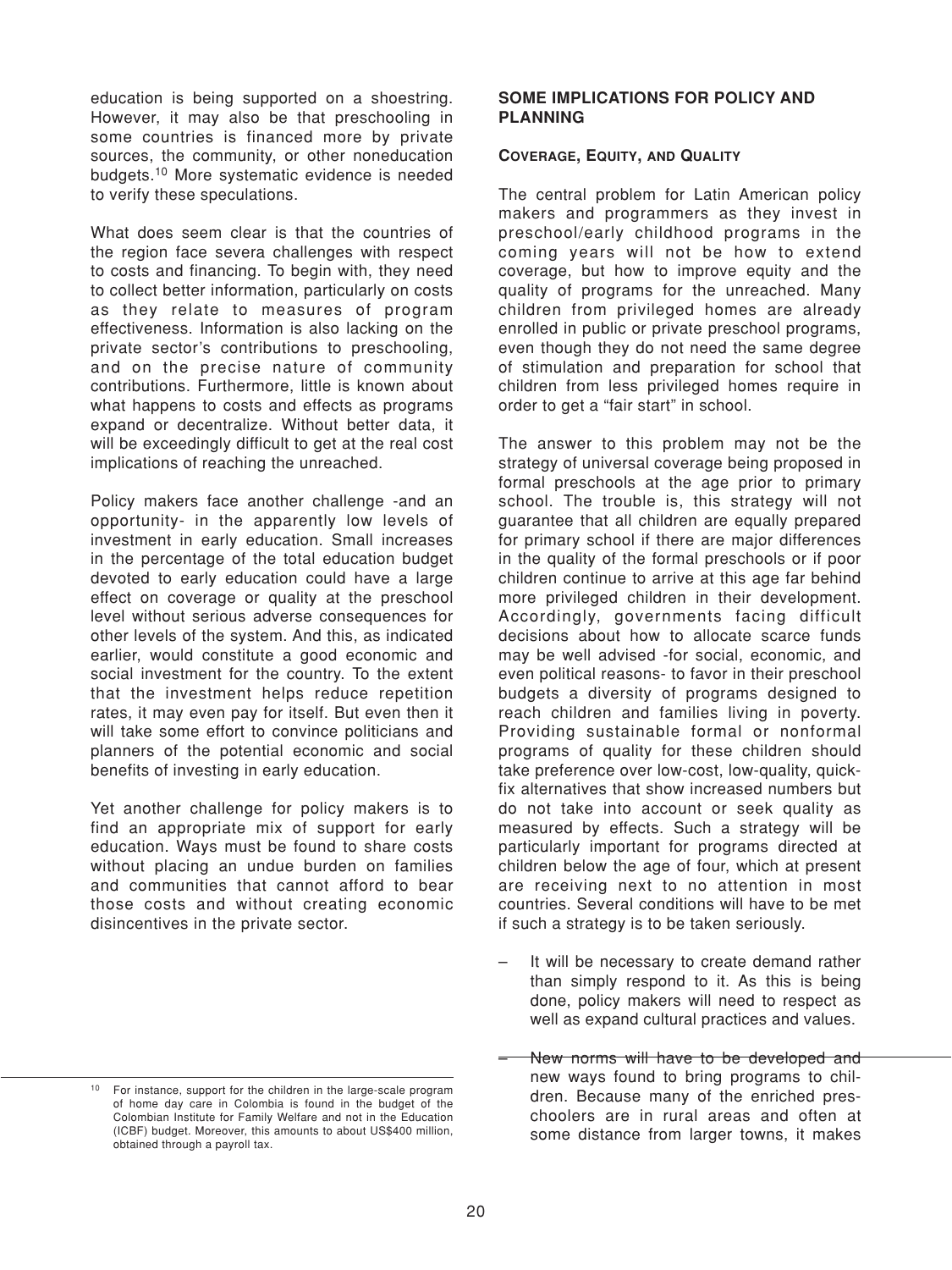no sense to locate preschool centers in towns and expect that children will automatically attend them. The standard urban norm of 20 or 30 preschoolers will have to be adjusted to the particular circumstances of each rural area. In addition, attention will have to be given to new systems of supervision and continuing education for teachers. Required instruction in Spanish, if it exists, may also need to be modified.

- A broad range of strategies and models will have to be tested, not just one. A critical lesson can be learned here from the failure of primary school systems to diversity in response to local conditions as they expanded. Models must not be too homogeneous yet their results must be consistent. There must be room for programs that are center-based and home-based, formal and nonformal, directly provided and provided at a distance, directed at children and directed at parents. There must also be room for programs that provide child care during a full day and those that do not. No one standard curriculum or methodology should be applied rigidly to all children. In this portfolio of preschool programs, the common denominators should be a desire to meet the mental, physical, social, and emotional development needs of the particular children enrolled, and close attention to program quality as indicated by results rather than by inputs.
- In the process of reaching out, the common standards applied in the selection of preschool teachers may need to be adjusted and new ways found to help teachers continue their education and become certified. Their learning through guided experience on the job should count as much as their participation in formal and theoretical educational courses.
- In focusing attention on those most in need of help with their early development and learning, governments must not fail to attend to health and nutritional as well as to purely educational needs.

#### **COST**

For all of the above reasons, a focused program of preschool and developmental education that places equity and quality at its center will, in all likelihood, carry a higher cost per child than the present strategies, which are primarily for children living in concentrated urban areas, often in more or less favored conditions. lf serious attention is to be given to equity and quality, governments must be prepared to spend the money required to produce the desired effects, even though the cost-effectiveness ratios for such programs do not quite match those for programs whose children are easy to reach. It is also essential to guard against lowcost solutions that increase enrollment and look good on paper but that have no effect on the development and learning of children.

lf the costs of reaching the unreached are somewhat higher than average, this should not deter governments from their policy. However, because budgets are limited, it may be necessary along the way to apply more stringent selection criteria in the short run to projects -to focus projects even more. And it will be necessary to diversity sources of financing (see the discussion on "partnerships" below).

At the same time, it is important to remember that funding for preschool programs does not represent a high proportion of any education budget in the region, so there is room for expansion, which is arguably a good economic and social investment.

#### **PARTNERSHIP**

For social and economic, as well as educational reasons, governments will need to seek partners for their early education ventures. They must take care to build partnerships with several kinds of entities: with parents and communities; with nongovernmental organizations in the social sector; with the private sector, with ministries and organizations dedicated principally to education, health, or nutrition; and with the mass media. These efforts all entail large challenges.

One challenge will be to avoid taking a "compensatory" approach to a partnership. The word "partnership" itself implies mutual respect, equality, and a sharing of responsibility for both the program's successes and failures. Far more preferable is a "constructive" approach, in which communities and governments (or NGOs) work together to construct an agenda, by building on existing strengths (rather than compensating for weaknesses). However, a partnership must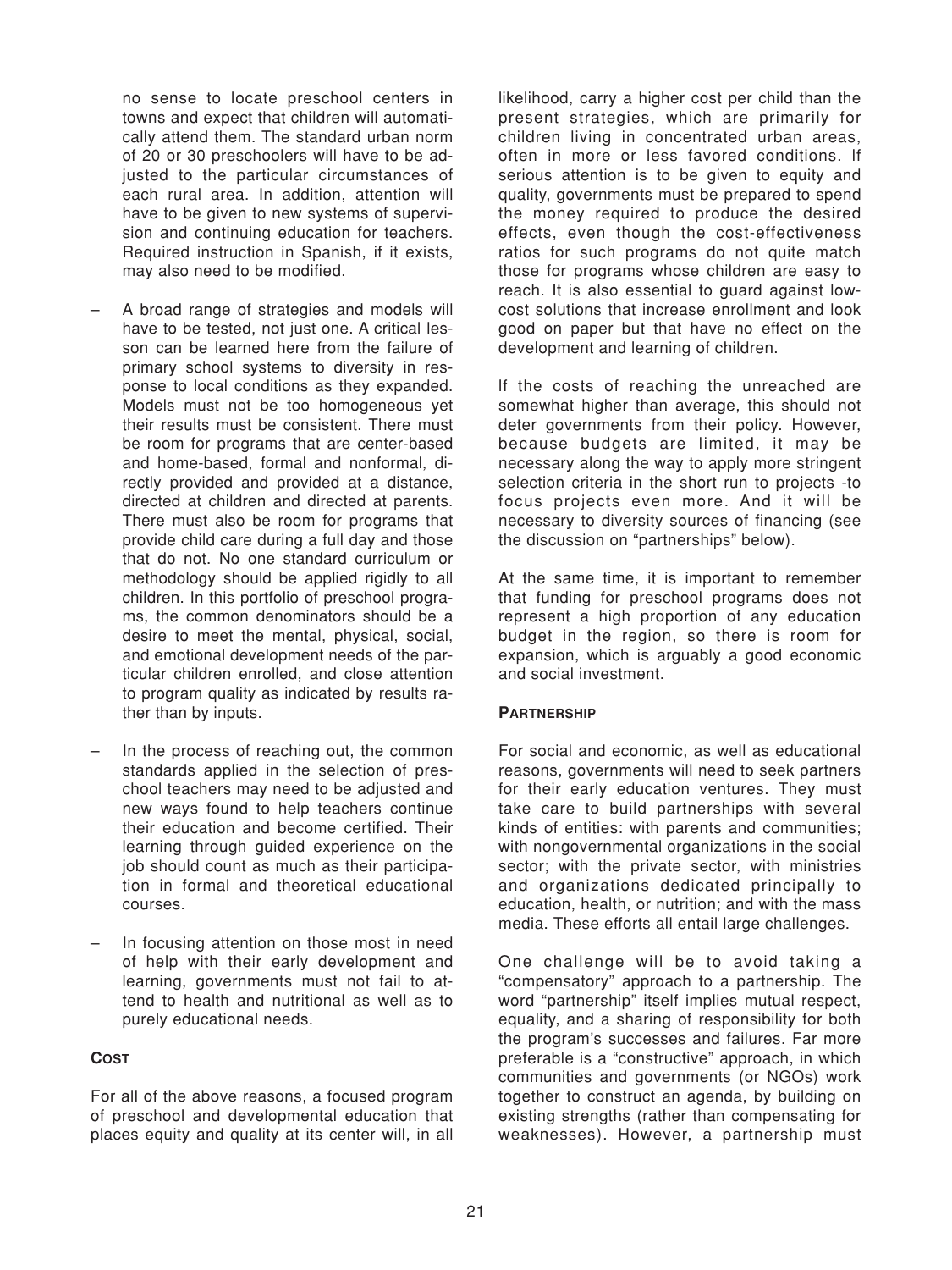entail more than just sharing or "recovering" costs. lf parents and communities are expected to provide part of the financing and much of the labor to make a program work, they should be expected (not just allowed) to participate directly in decisions affecting the program. lf NGOs are asked to help with the administration of programs, they, too, should participate directly in the decision making.

In center-based programs, partnership with parents is essential not only to make centers run better, but also to share the educational task. Parents continue to be the first teachers of young children. They usually need support as they perform that role, whether consciously or unconsciously. Therefore, one goal of programs should be to forge a kind of partnership in which parents learn to be better parents even while helping preschool programs improve.

A second large challenge arises in getting organizations responsible for education or health or nutrition programs to integrate their activities. The delivery of services is usually organized vertically. Each organization has its own norms and ways of working. Many vested interests are at work. lt may be more realistic, therefore, to encourage different services or bureaucratic programs to converge on particularly vulnerable groups of the population rather than try to "integrate" services. This means the highest levels of government must reach a consensus on the target populations to which each sector should be delivering its services, also that community organizations must develop the strength and ability to do the necessary demanding and integrating of program services at the local level.

lf the private sector is to be brought in as a partner, the economic advanteges of investing in early childhood education and development need to be made clear. Various options for partnership with the private sector can be contemplated besides the tradicional one requiring businesses of a certain size to provide child care on the premises for their workers. This strategy has sometimes caused prejudice against women workers. Neighborhood arrangements are one such option. They have proved to be particularly convenient for most families, since they get around the need to transport young children, often in public transport over long distances, from home to the place of work. Another way to tap private sector funding for preschool and child care programs is through the publicly administered use of a payroll tax (as in Colombia). This strategy relieves individual enterprises of the responsibility for creating and administering a preschool/day care center and spreads the financial responsibility.

To date, the mass media's potencial for reaching children, parents, communities, and teachers with structured programs that will draw attention to early learning has not been adequately exploited. This potentially low-cost approach to early learning merits further attention and development.

# **MONITORING AND EVALUATION**

Governments should be playing a more active role in the monitoring atid evaluation of early childhood education programs. Even the apparently simple task of reporting on preschool coverage does not seem to be under firm control, owing in part to the lack of agreement on the definitions guiding reporting. Disaggregation also requires attention.

But more important than the counting and reporting of numbers involved in diverse types of preschool programs, management information systems are needed to track inputs, locate bottlenecks, and help participants at various levels plan and evaluate immediate outputs. Such systems have been developed and are being used in a few countries of the region. But since early education is still not obligatory in most places, commands a very small portion of the budget, and has only recently begun to grow significantly, little systematic attention has been given to monitoring the preschool sector.

It is also essential for early childhood development and preschool experts to agree on indicators and instruments that can be used to define the condition of children, the desired qualities of learning environments, and the effects of preschool programs on children. Several kinds should be used, beginning with screening indicators that can serve to identify individual children who need special attention. These indicators reflect the condition of the child and need to be handled with utmost care to avoid premature labeling of children. Indicators of the child's immediate environment should also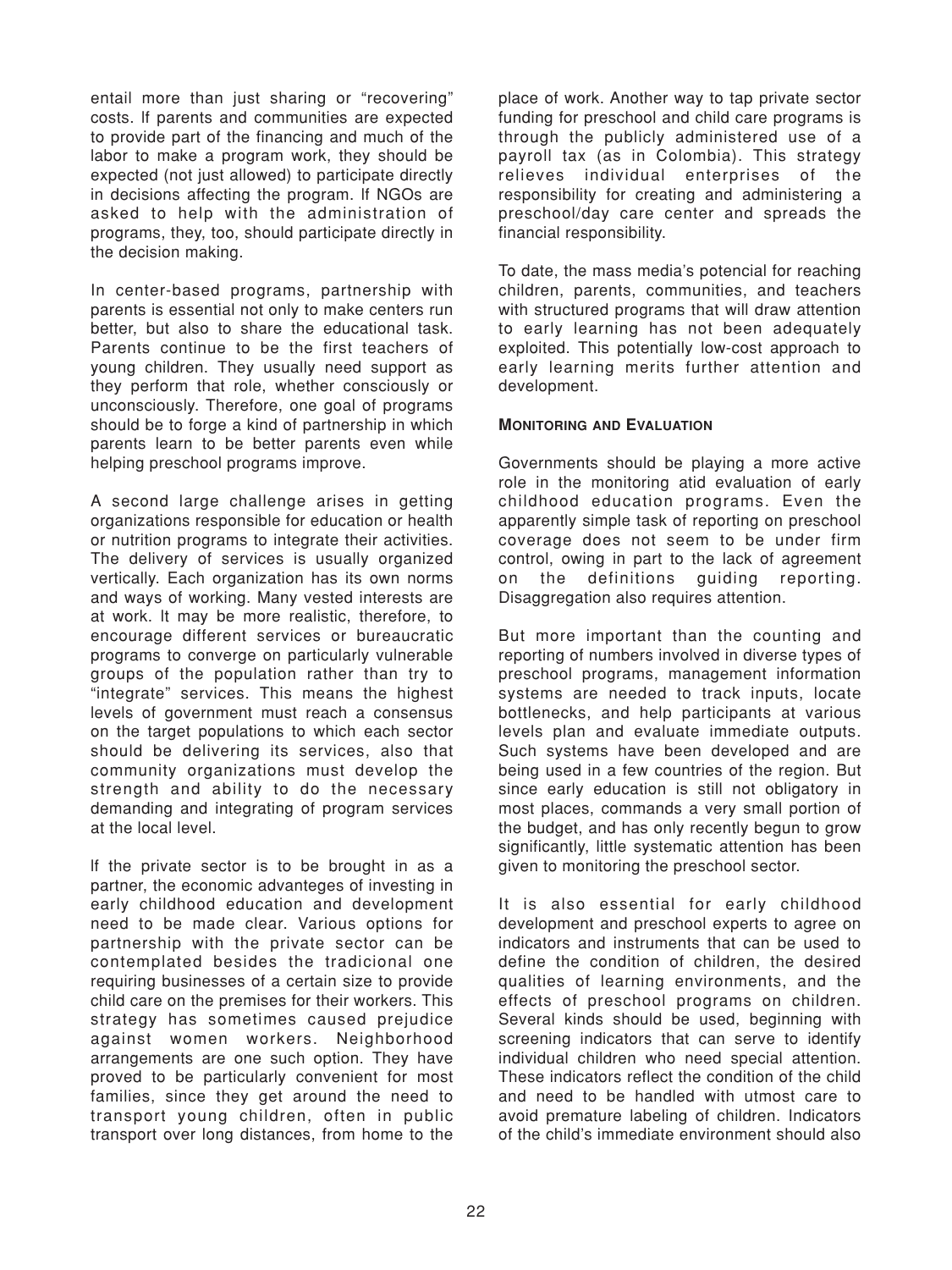be included in the screening process. A second type of indicator and measurement instrument would follow the progress of individual children while they are in a program. Progress would be measured by parent and teacher observation over time of the ways in which children relate to themselves, to others, and to the environment. Further indicators would describe the general wellbeing of children for the population as a whole (and for subgroups within the population). These indicators, which ideally would include health and nutrition and psychosocial indicators, would show how the children of a country are progressing. Note that no country in Latin America is currently in a position to describe systematically and periodically the condition of its children at the point of entry into primary school, despite the fact that this is one of the most important changes in life.11

#### **CONCLUDING THOUGHTS**

The discussion closes with a few words of caution in view of the state of practice and the early stage of development of preschool education programs.

- Do not permit an academic, rigid, and authoritarian approach to teaching and learning to be carried from primary school into the preschool years. lnstead, move the active, integral approach of preschooling into the early years of primary education.
- Resist the temptation, for bureaucratic ease or the path of least resistance, to impose one formal model or program on the varied conditions that are bound to present themselves throughout a country. Diversity will become the byword as decentralization gathers force.
- While stressing quality in all programs, do not let the best be the enemy of the good.
- Keep track not only of enrollments and inputs, but also of how the children are faring as programs are introduced and grow. Give undivided attention to reducing the percentage of children who arrive at primary school with stunted development.
- Avoid focusing all political energy on universalizing the coverage of formal preschooling in the year prior to primary school. The emphasis should be on children and their developmental condition. This means attention should also be given to children between birth and age four as well as between age five and six, through a variety of programs that include the education and support of parents in their parenting role. By taking this broader view, in which "learning begins at birth," governments can more appropriately fulfill the promises they made as signatories to the Convention on the Rights of the Child and as participants in the World Conference on Education for All. The World Conference purposely did not frame recommendations in terms of formal preschool coverage but rather stated that "learning begins at birth." Early childhood care and initial education foster that learning. They can be provided through families, communities, or institutional programs, as appropriate (Article 5). The conference recommended "...expansion of early childhood care and development activities, including family and community interventions, especially for poor, disadvantaged, and disabled children."

To follow through with this expansion is clearly an immense challenge for the rest of this century and beyond.

A project currently under way in Jamaica and Colombia was designed to create a Child Status Profile at the point of entry into school. The projects seek to combine information obtained through existing home survey systems in the two countries with information collected by the health sector and by the education sector during the first days of entry into primary school. Profiling is to take place every two years and thus will show how the population of children is changing (or not as the case may be) and along what dimensions. The profile will also be used to identify groups of children most in need and collect baseline data on how children perform in their first years of primary school.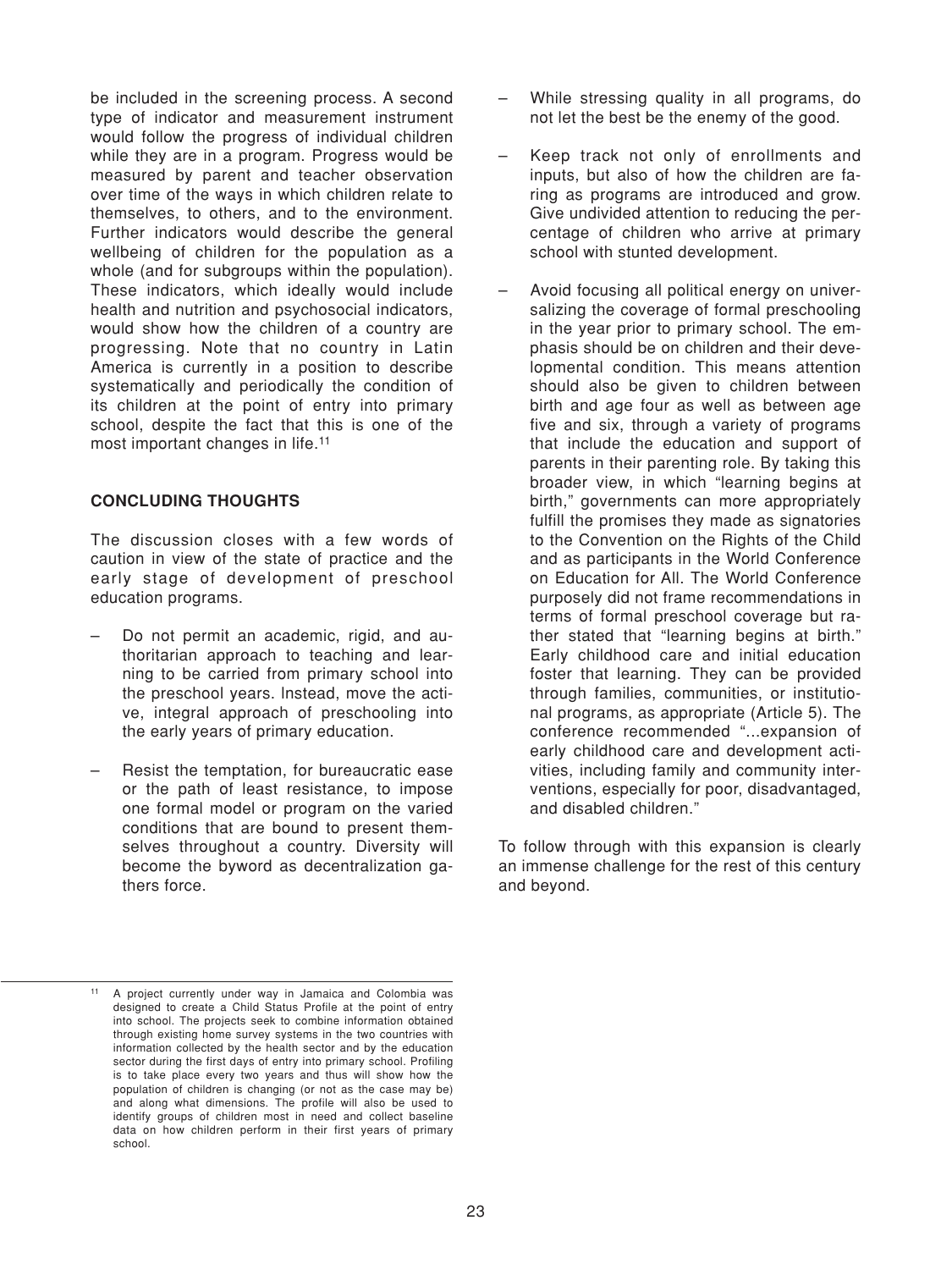#### **REFERENCES**

- Administración Nacional de Educación Públicas (ANEP). "La Educación Inicial en el Uruguay. Diagnóstico de Situación y Orientaciones Fundamentales." Un trabajo presentado en el III Simposio Latinoamericano, "Programas de Desarrollo Integral para la Infancia en Contexto de Pobreza," San José, Costa Rica, 25 al 29 de Septiembre de 1995.
- Ball, C. 1994. Start Right: The Importance of Early Learning. London: Royal Society for the Encouragement of Arts, Manufactures & Commerce, March.
- Basili, Francisco. 1994. "Criterios de Calidad de los Servicios para Niños y Niñas Menores de 6 Años," Un trabajo preparado por el II Simposio Latinoamericano, "Participación Familiar y Comunitaria para la Atención Integral del Niño Menor de Seis Años," Lima, 28 November to 2 December.
- Bloom, B. 1964. Stability and Change in Human Characteristics. New York: Wiley.
- Carnegie Corporation of New York. 1994. Starting Points. The Report of the Carnegie Task Force on Meeting the Needs of Young Children. New York: Carnegie.
- Castillo, C., N. Ortiz, and A. Gonzalez. 1993. "Los Hogares Comunitarios de Bienestar y los Derechos del Niño: el Caso Colombiano." lnnocenti Occasional Papers. Florence, Italy, the International ChiId Development Centre.
- Colclough, C. 1980. Primary Schooling and Economic Development: A Review of the Evidence. World Bank Staff Working Paper 399. Washington, D.C.
- Cormack, L. M., and G. Fujimoto. 1993. Estado del Arte de Ia Atención del niño Menor de Seis Años en América Latina. Washington. D.C.: Organization of American States/PREDE.
- Dobbing, J. (ed.). 1987. Early Nutrition and Later Achievement. London: Academic Press, Inc.
- Economic Commission for Latin America and the Caribbean (ECLAC) and the United Nations Childrens' Fund (UNICEF). 1994. Social Panorama of Latin America. 1994. Santiago, Chile: United Nations.
- Evans, J. 1986. "The Utilization of Early Childhood Care and Education Programmes for Delivery of Maternal and Child Health Components of Primary Health Care: A Framework for Decision-making." Paper prepared for a meeting organized by the World Health Organization, "Day Care as an Entry Point for Maternal and Child Health Components of Primary Health Care," Paris, 26-29 May. Photocopy.
- Galinsky, E. 1986. Investing in Child Care. A Report for AT&T. New York: Bank Street College of Education.
- Grawe, R. 1979. Ability in Pre-schoolers, Earnings, and Home Environment. World Bank Staff Working Paper 322. Washington, D.C.
- lnkeles, A., and D. H. Smith. 1974. Becoming Modern: Individual Change in Six Developing Countries. Cambridge, Mass: Harvard University Press.
- Junta Nacional de Jardines Infantiles y Organización de Estados Americanos (JUNJI). 1994. "Desarrollo de una Atención Integral Pertinente a América Latina para el Niño Menor de Seis Años." Santiago, Chile.
- Lira, M. 1994. "Costos de los Programas de Educación Preescolar no Convencionales en América Latina. Revisión de Estudios." Santiago, Chile: Centro de Estudios de Desarrollo y Estimulación Psicosocial.
- Lockheed, M., D. Jamison, and L. Lau. 1980. "Farmer Education and Farm Efficiency: A Survey." Economic Development and Cultural Change 29 (October): 37-76.
- McGuire., J., and J. Austin, 1987. "Beyond Survival: Children's Growth for National Development."Assignment Children, Nº. 2: 49-58.
- Ministerio da Saude y Instituto Nacional de Alimentaçao e Nutricao. 1983. "Analiçao do PROAPE/Alagoas com Enfoque na Area Economica, Brasilia." MS/INAN. Photocopy.
- Moss, P., and A. Pence, eds. 1995. Valuing Quality in Early Childhood Services. London: Paul Chapman.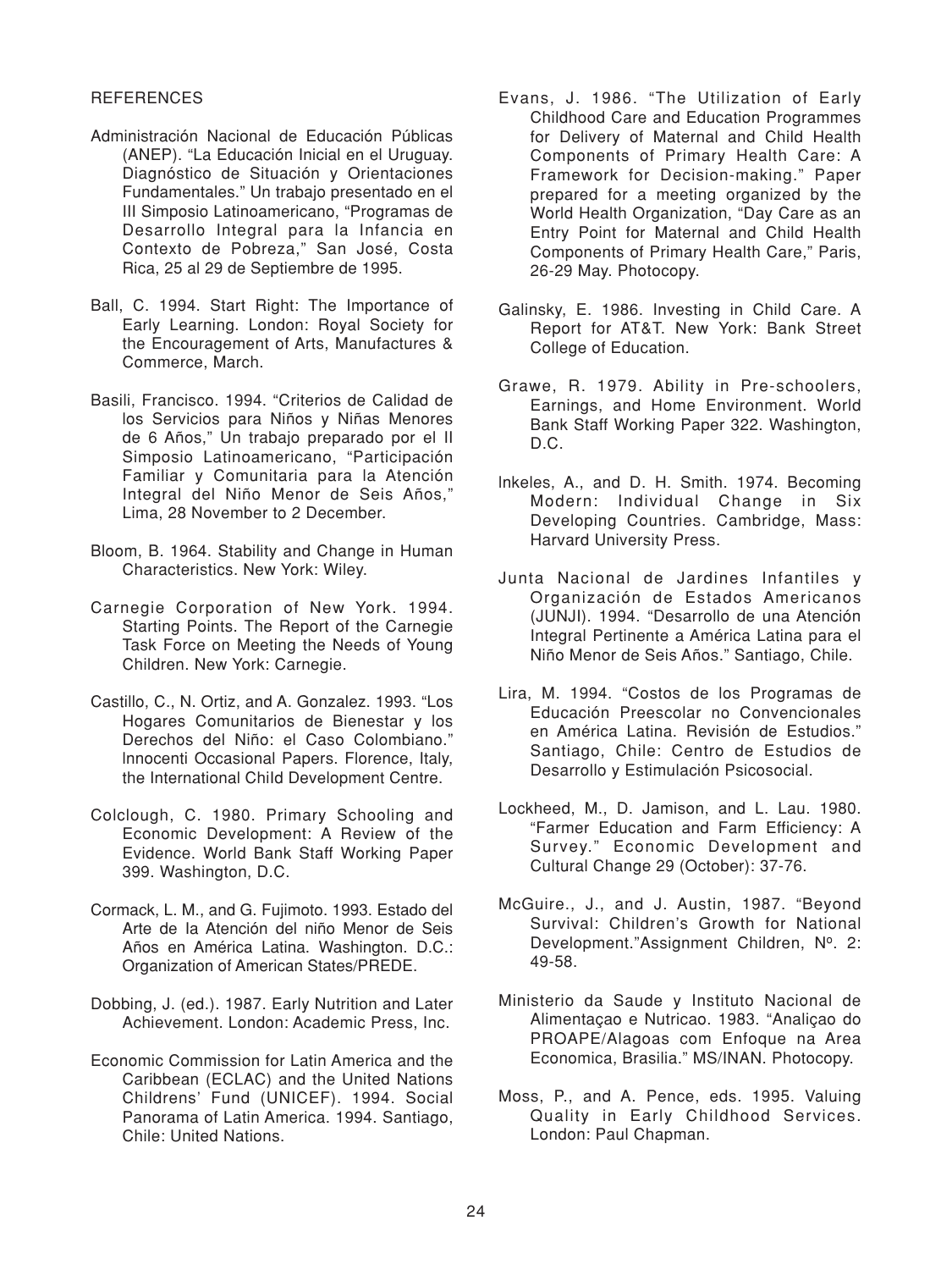Myers, R. 1992a. The Twelve Who Survive. London: Routledge.

\_\_\_\_\_\_\_\_. 1992b. "Investing in Early Childhood Development Programs: Toward Definition of a World Bank Strategy." Washington, D.C.: World Bank, Latin America and the Caribbean Regional Office,Technical Department, Human Resources Division.

- \_\_\_\_\_\_\_\_. 1995. "Preschool Education in Mexico: A Social Policy Analysis, Final Report." A discussion document prepared for CONAFE and the World Bank, Mexico, D.F., June. Photocopy.
- National Association for the Education of Young Children (NAEYC). 1986. "Position Statement on Developmentally Appropriate Practice in Early Childhood Programs Serving Children from Birth through Age 8." Young Children, September 1986, 4-29.

Operetti 1994

- Ortiz, N. et al. 1992. "Evaluación de los Hogares Comunitarios de Bienestar. Informe Técnico Final." Santafé de Bogota, Colombia, Instituto Colombiano de Bienestar Familiar, UNICEF, and the World Bank.
- Recart, M. O., and J. P. Valenzuela. 1995. "Educación Pre-escolar en Chile Una sistematización de la información sobre costo-efectividad de programas." Santiago: UNICEF, July.
- Rogoff, B. 1980. "Schooling and the Development of Cognitive Skills." In Handbook of Cross-cultural Psychology, vol 4, ed, H. Triandis and A. Heron. Boston: Allyn-Bacon.
- Schweinhart, L.J. "Elements of Early childhood Program quality in developing Countries," A paper prepared for the World Bank. Ypsilnti, MI, The High/Scope Educational Research Foundation, March, 1995.
- Schweinhart, L., H. Barnes, and D. Weikart, et al. 1993. Significant Benefits: The High/ Scope Perry Preschool Study through Age 27. Ypsilanti, Mich.: High/Scope Press.
- Seguel, X., T. Izquierdo, and M. Edwards. 1992. "Diagnóstico Nacional y Elaboración del Plan de Acción para el Decenio en el Area del Desarrollo Infantil y Familiar." Santiago: UNICEF.
- Selowsky, M. 1981. "Nutrition, Health and Education: The Economic Significance of Complementarities at Early Age." Journal of Development Economics 9 (1981): N: 331-46.
- Traindis, H. 1980. "Reflections on Trends in Cross-Cultural Research." Journal of Cross-Cultural Psychology 11, no. 1: 35-58.
- UNICEF. Annual Report: Mexico and Cuba. 1994.
- UNICEF. Annual Report: Jamaica: 1991.
- UNICEF. State of the World's Children. 1995.
- Waiser, M. 1995. "Educación Parvularia en Chile: Análisis de la Demanda y Factores Condicionantes." Santiago, Chile, April 1995. Photocopy.
- Zeitlin, M., H. Ghassemi, and M. Mansour. 1990. Positive Deviance in Child Nutrition, with Emphasis on Psychosocial and Behavioural Aspects and Implications for Development. Tokyo: United Nations University.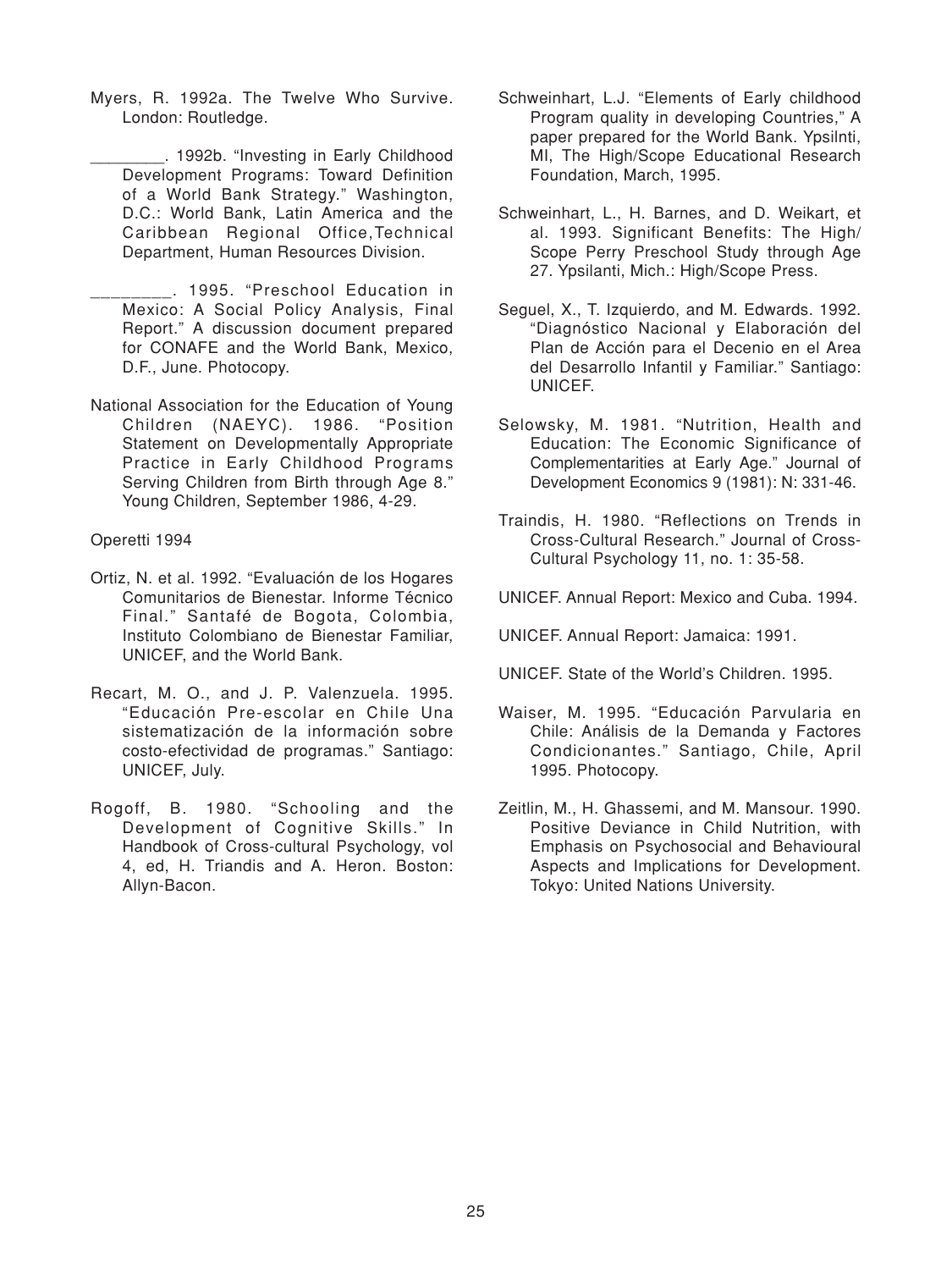# **APPENDIX A:**

# **PRESCHOOL STATISTICS**

Comments on Tables 1 and 2

1. Different countries are not consistent in the age covered or the tipes of programs included in their definitions of "preschool." This makes it extremely difficult to compare countries or to put much store in totals. Despite changing definitions, programming, and rhetoric, official statistics still tend to be presented for the immediate preschool years, often leave out nonformal programs, and seldom include parental education programs, which are usually reported on separately.

The frequent omissions of child care and development programs with an educational component and of programs that cover children before the age of three or four is linked in part to bureaucratic divisions of responsibility and in part to a desire for continuity in statistical series based on the more traditional definition of preschooling. Note, for instance, that the figure of only 8 percent coverage for Trinidad and Tobago is for children aged three and four. There, five-year-olds have already been incorporated into the school system, so statistics are not reported. Nicaragua shows a coverage of 13 percent reporting for children aged three to six, whereas Cuba, with an 86 percent rate, reports only for children aged five. The comparison is very different if we use a 1990 figure for preschool enrollment only among children aged six in Nicaragua (the year prior to entering primary). In this case the coverage is estimated at 52 percent (UNI-CEF, Situation Analysis, 1992).

In Mexico, the figure of 62 percent coverage for children aged four and five is undoubtedly an overestimate because the way to calculate the figure is to take the total number of children in the second and third "Ievels" of preschool and divide by the number of children aged four and five in the population. Unfortunately, there are some children aged three and six and seven in these sections (apparently more than 10 percent of the total). lf, therefore, the calculation were made using only the

actual number of children aged four and five in the system, the result would be to lower the coverage figure.

- 2. lt is difficult to be precise about preschool coverage because an unknown number of children are enrolled in unregistered (hence uncounted) pre-chools established by private individuals or groups. Most countries can provide a statistic describing enrollment in private preschools, but without information on the extent to which that figure represents underreporting. In some countries, this phenomenon seems to be significant, but few systematic attempts have been made to determine the extent of the phenomenon in part, it appears, because the preschool level of education is not obligatory. In Uruguay, for instance, preschool coverage estimated by means of a household survey was found to be 10 percent higher than that reported in the official statistics (UNICEF/Uruguay, 1992).
- 3. Growth in coverage. Table 1 shows that the percentages reported for Bolivia, Chile, Nicaragua, Haiti, and Guyana dropped in the period from 1985 to 1991. A footnote to the table suggests that the Chilean drop may be false and related to the source and manner of reporting for 1985. Moreover, if one looks at the statistical information provided in UNESCO's Statistical Yearbook for 1994, all of the countries showing a drop in coverage according to the OREALC data are reported as showing at least small absolute increases in preschool enrollments during the period. According to the UNESCO Statistical Yearbook, 1994, the absolute enrollment in preschools reported for Bolivia between 1986 and 1990 increased slightly. Similarly, Chile's enrollment increased slightly between 1985 and 1991 (but dropped between 1988 and 1991). Absolute increases are also reported for Haiti (1987-90).
- 4. To obtain a clear picture of preschool coverage in each country, one needs to find upto-date preschool figures disaggregated by age, major program types, gender, urbanrural location, and organizational responsibility (public-private; education; central-statemunicipal). Until the countries of the region reach some agreement about the manner in which such statistics will be collected and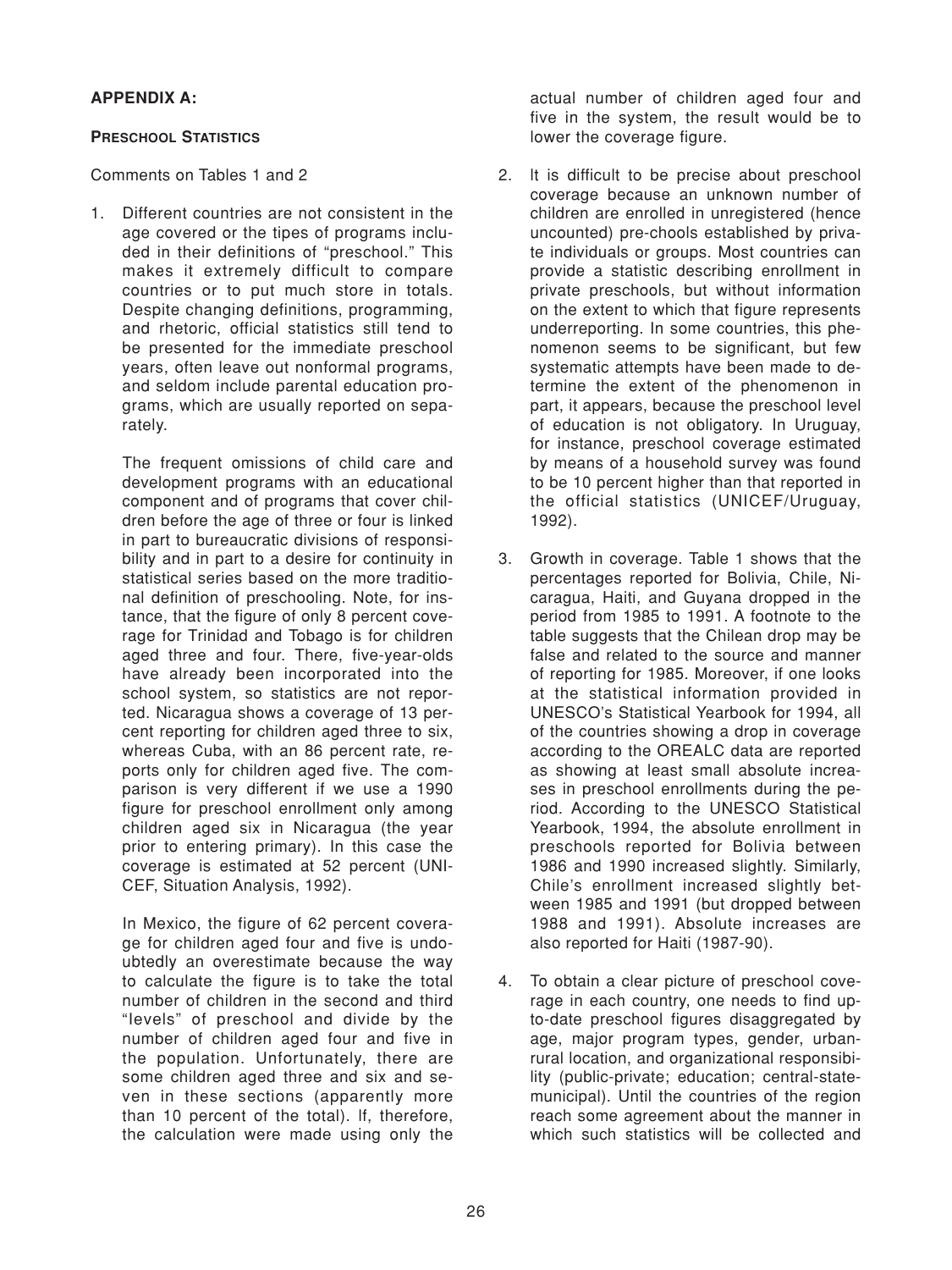reported, general impressions about coverage and its distributions will have to suffice.

5. To gain insight into the urban-rural distribution, we used figures showing the number of preschool establishments in each country rather than the number of children enrolled because total enrollments were not broken down into urban and rural categories in the figures provided. In a number of cases, the urban-rural distribution has been calculated by taking a ratio available from figures presented for an earlier year (1987 or 1988) and applying that ratio to more recent totals.